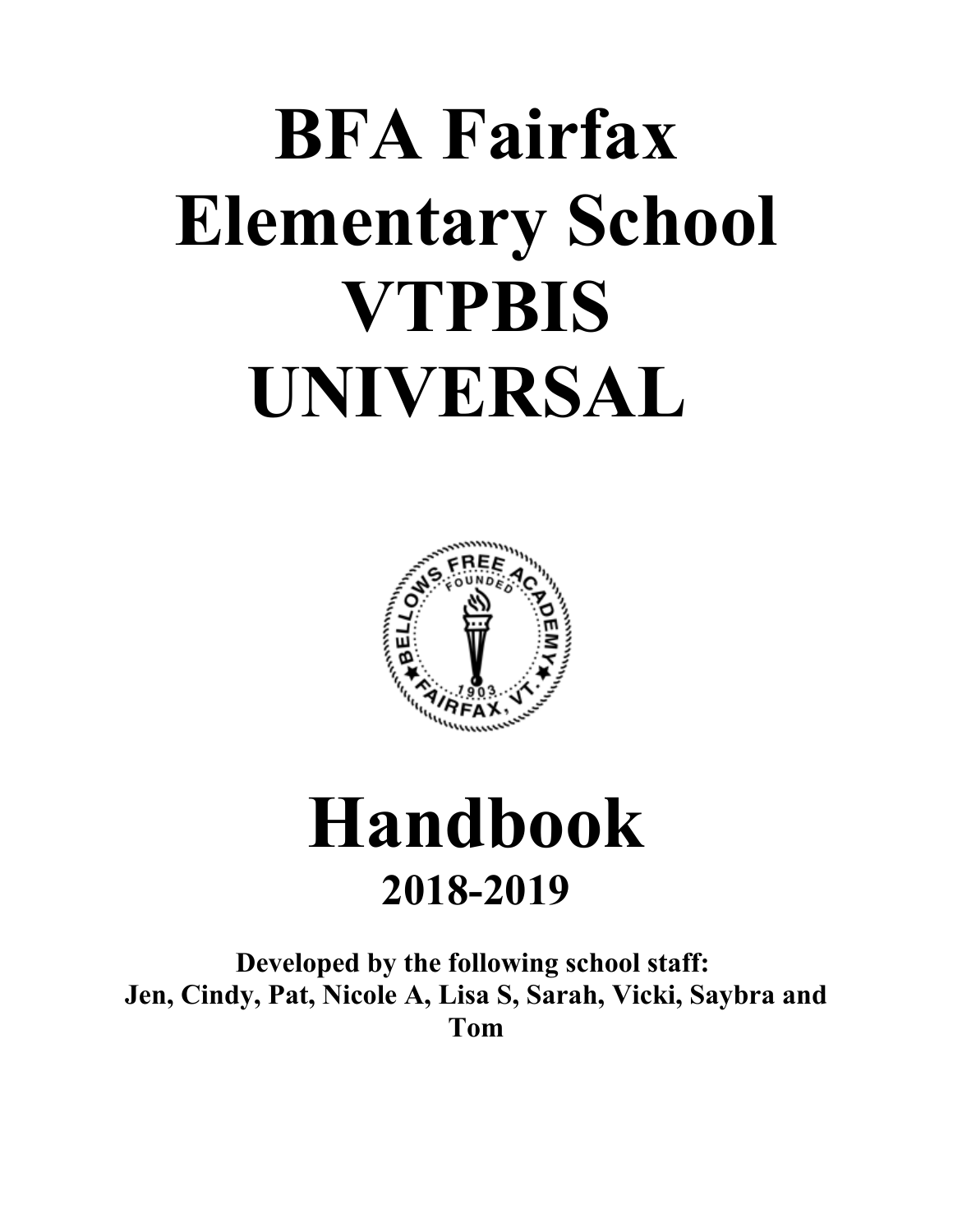## **Table of Contents**

| Lesson Template.                                                    |  |
|---------------------------------------------------------------------|--|
| Schedule and lessons for teaching the School wide expectations14-15 |  |
| Plan for Acknowledging School wide Behaviors16                      |  |
|                                                                     |  |
|                                                                     |  |
| Definitions and Examples of Minor Behaviors19-20                    |  |
| Definitions and Examples of Major Behaviors21-22                    |  |
|                                                                     |  |
|                                                                     |  |
|                                                                     |  |
|                                                                     |  |
|                                                                     |  |
|                                                                     |  |
|                                                                     |  |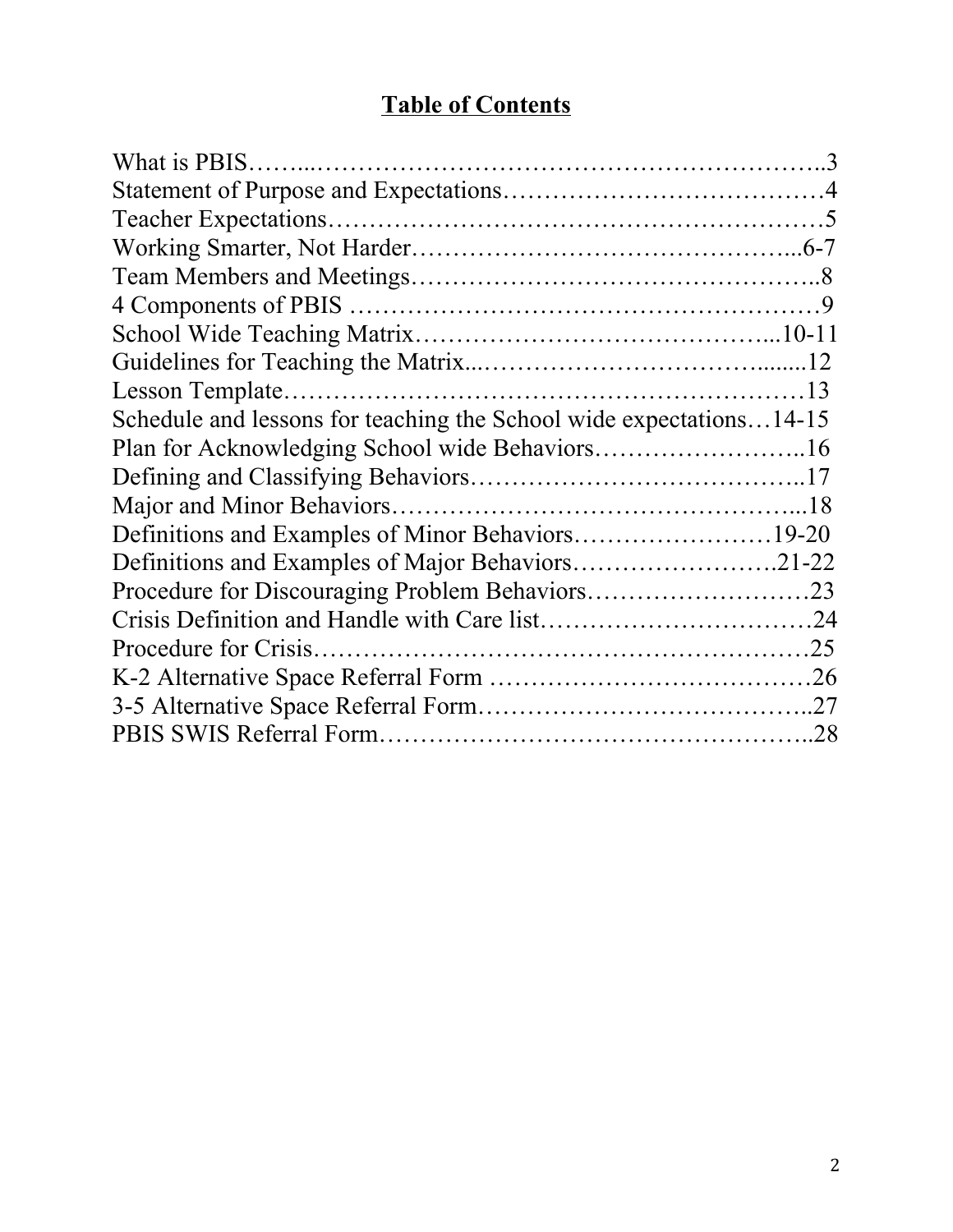## **What is PBIS**

The purpose of this handbook is to share the critical features of what PBIS looks like in our school. This handbook will be updated on an annual basis and available to all members of our school community.

PBIS is a framework or approach for assisting school personnel in adopting and organizing evidence-based behavioral interventions into an integrated continuum that enhances academic and social behavior outcomes for all students. PBIS IS NOT a packaged curriculum, scripted intervention, or manualized strategy. PBIS IS a prevention-oriented way for school personnel to (a) organize evidence-based practices, (b) improve their implementation of those practices, and (c) maximize academic and social behavior outcomes for students. PBIS supports the success of ALL students. PBIS, often referred to as a Multi-Tiered System of Support for Behavior (MTSS-B), provides a framework for academic and behavioral support as indicated in the triangle below.

## **School-wide Multi-Tiered System of Supports for Student Academic and Behavioral Success**

#### **1-5% of Students may need Intensive Supports**

- **Individual Students**
- **Assessment-based**
- **High Intensity**

#### **10-15% of Students may need Targeted Supports**

- **Some students (at-risk)**
- **High efficiency**
- **Rapid response**

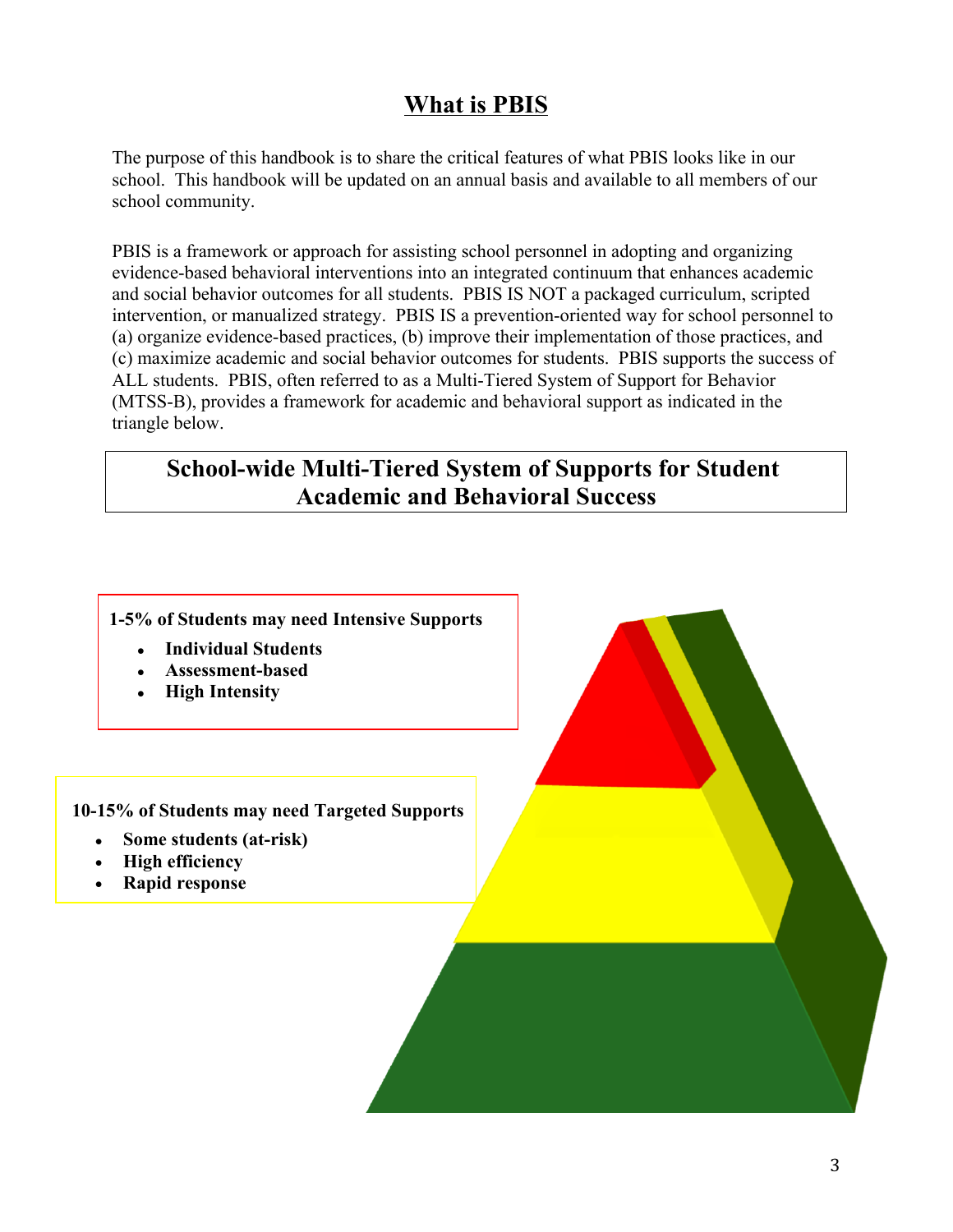**Universal Practices in place for 100% of students**

**80% of Students should be successful when accessing Universal Supports**

- **All settings, all students**
- **Preventive, proactive**

**BFA Fairfax K-6 PBIS Statement of Purpose**

**The purpose of PBIS in our school is to foster positive school culture and academic growth through teaching school-wide behavior** 

**expectations, responding consistently to student behaviors, and using data to make decisions.**



## **Our school-wide expectations are…**

**Be Responsible Be Respectful Be Safe Be Caring**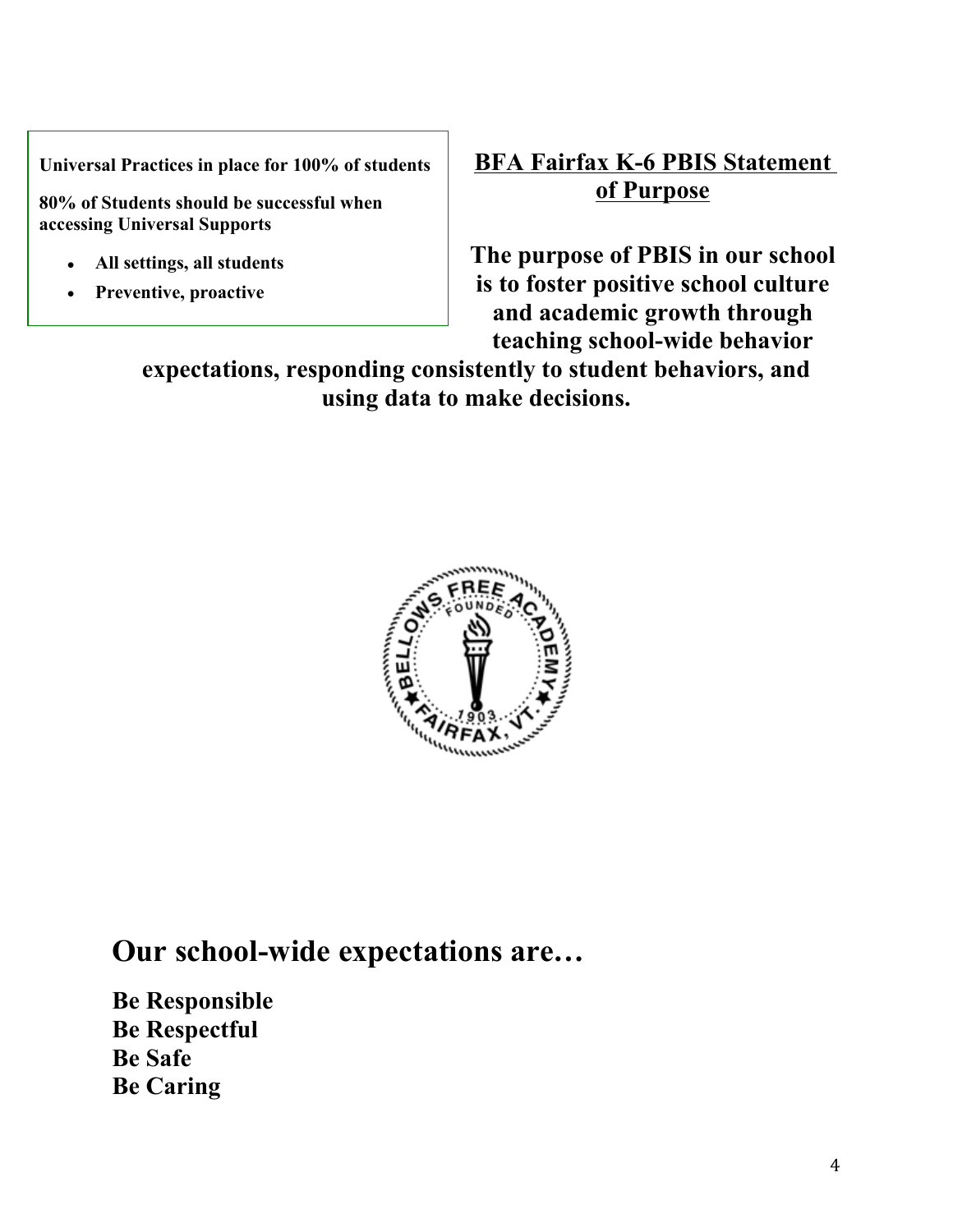## **BFA Fairfax PBIS Staff Expectations**

### **All adults are expected to hold each other accountable for fidelity of implementation of PBIS.**

We will

- **1. Consistently use positive, pro-social, clear and non-judgmental language school wide.**
- **2. Teach the school wide expectations during the first six weeks of school and review them on Mondays, after long weekends, and vacations.**
- **3. Use visuals provided to reinforce expected behaviors (all common area posters).**
- **4. Provide positive reinforcement school wide.**
- **5. Distribute tangible acknowledgment daily.**
- **6. Minimum of 2 classroom celebrations in the first 6 weeks of school and then 1 classroom celebration monthly.**
- **7. Follow discouraging problem behaviors protocol (reminder, take a break, buddy break).**
- **8. Fill out a referral form for ANY teachable moment conversation that falls under a minor)\*\*\***
- **9. Ask for help We're all learning this together.**

**10. Celebrate!**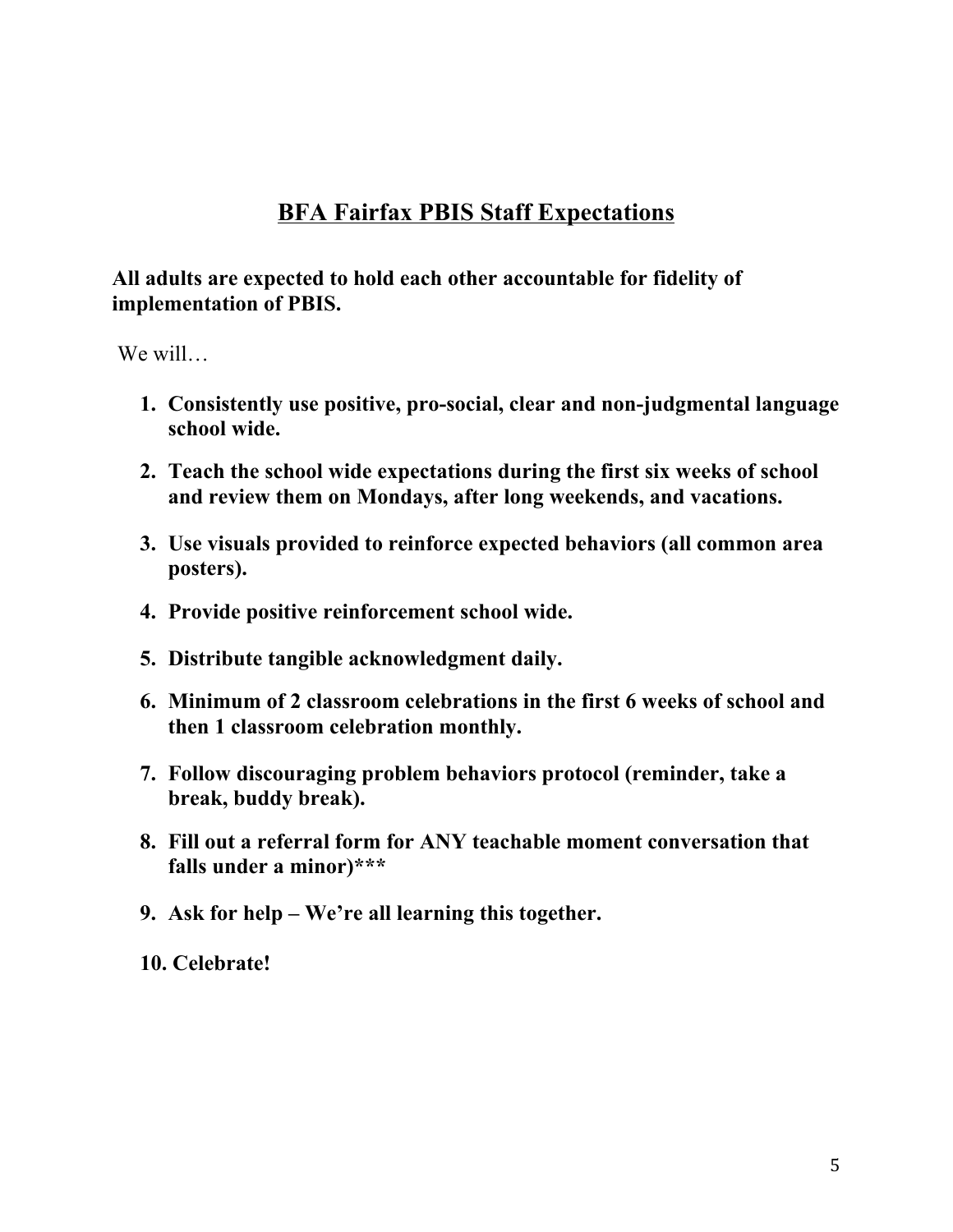| <b>Team/Committee/Initiative</b><br><b>Related to School Climate</b>  | <b>Purpose</b>                                                                                                                                                           | <b>Outcome</b>                                                                                                                                           | <b>Target</b><br>Group            | <b>Staff</b><br><b>Involved</b>                                         | <b>What School</b><br><b>Action Plan</b><br><b>Goal does it</b><br>address? |
|-----------------------------------------------------------------------|--------------------------------------------------------------------------------------------------------------------------------------------------------------------------|----------------------------------------------------------------------------------------------------------------------------------------------------------|-----------------------------------|-------------------------------------------------------------------------|-----------------------------------------------------------------------------|
| EST/504/Placement Process<br>(ongoing)                                | To develop a clear and<br>consistent EST, 504 and<br>placement protocol                                                                                                  | An EST protocol is being<br>piloted, 504/placement<br>protocol are being created                                                                         | $K-6$                             | Tammy C.,<br>Steph,<br>Diann, Kim,<br>Jan, Andrea,<br>Deb, Kim          | Flexible<br>Learning<br>Environment                                         |
| <b>TILT/MTSS</b><br>(The Integrated Leadership)<br>Team)<br>(ongoing) | To establish school-wide,<br>shared leadership to help<br>guide decision making                                                                                          | <b>Implement MTSS</b>                                                                                                                                    | $Pre-K-12$                        | Katie,<br>Tammy C,<br>Jen, Tammy<br><b>B.</b>                           | Shared<br>leadership                                                        |
| <b>ES Mental Health</b><br>(ongoing)                                  | To collect, examine, and<br>discuss avenues of support<br>and/or intervention for ES<br>guidance referrals                                                               | Decide what<br>supports/interventions kids<br>will receive through guidance<br>services, i.e. a small group,<br>1:1 support, outside<br>counseling, etc. | $K-6$                             | Saybra,<br>Nicole W.,<br>Nicole A.,<br>Michelle,<br>Caitlin<br>Smith    | Flexible<br>Learning<br>Environment                                         |
| PBIS Team<br>(ongoing)                                                | To foster a positive school<br>culture and academic<br>growth; to examine school-<br>wide data, create<br>plans/interventions to<br>address problem behavior<br>concerns | Reduce behavior referrals                                                                                                                                | Faculty,<br>Staff and<br>students | Tom, Sarah,<br>Saybra, Lisa<br>S, Nicole,<br>Pat, Cindy,<br>Jen, Vicki, | Proficiency<br>Based<br>Learning<br>Flexible<br>Learning<br>Environment     |
| Farm to School                                                        | To create place to teach as<br>an outdoor classroom,                                                                                                                     | Enhance flexible learning<br>opportunities and to provide                                                                                                | Faculty,<br>Staff and             | Erica,<br>Penny, Jen                                                    | Proficiency<br>Based                                                        |

## **BFA Fairfax's Working Smarter, Not Harder: Teaming Structure**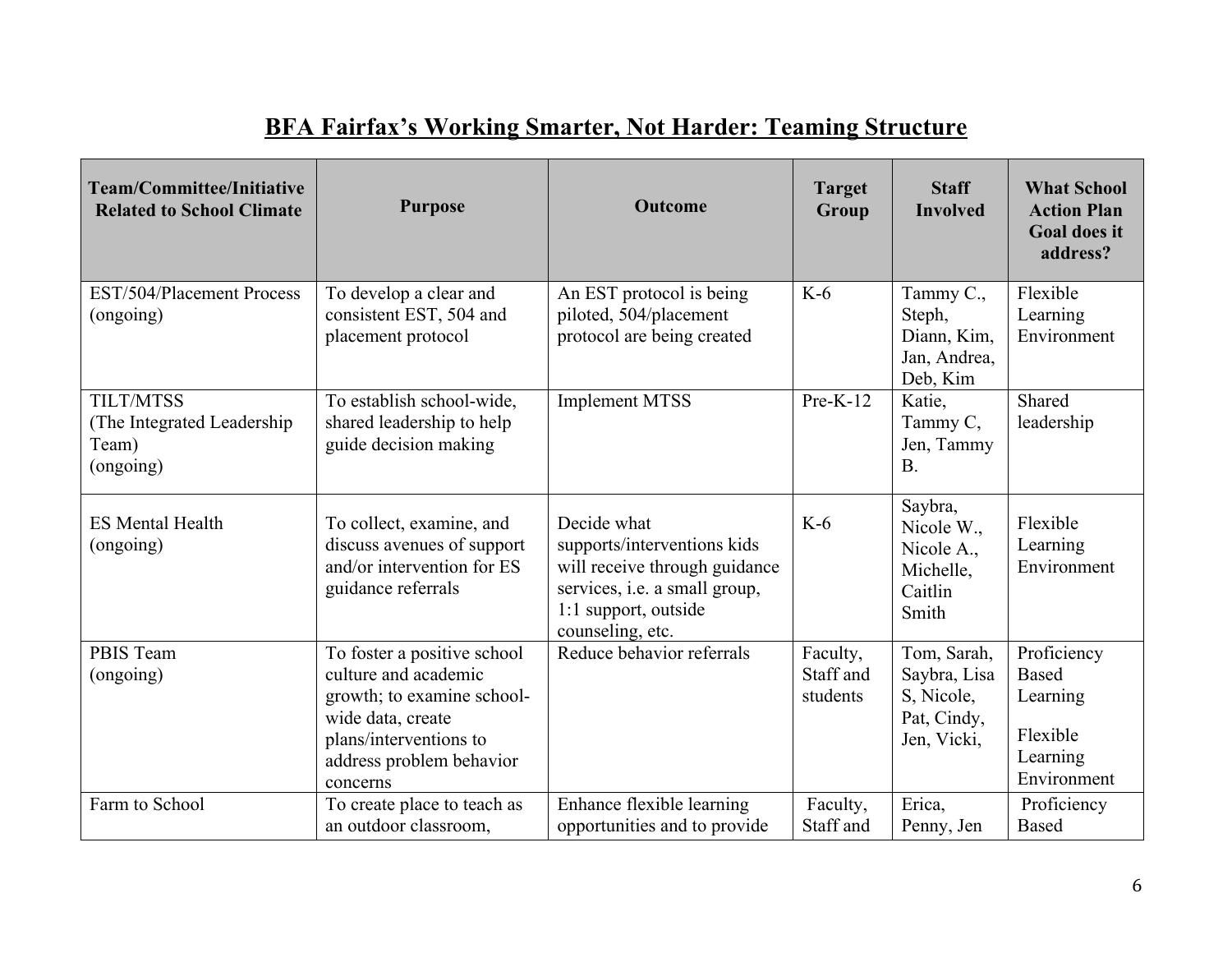|                                                                        | project based learning, and<br>hands on experiences with                        | local grown food to the<br>Abbey Group to be serviced                                                                                   | students                                 | K., Kristie,                                | Learning                            |
|------------------------------------------------------------------------|---------------------------------------------------------------------------------|-----------------------------------------------------------------------------------------------------------------------------------------|------------------------------------------|---------------------------------------------|-------------------------------------|
|                                                                        | nature                                                                          | in our cafeteria                                                                                                                        |                                          |                                             | Flexible<br>Learning<br>Environment |
| <b>Staff Recognition</b><br>School Wide Celebration<br>Visual Displays | To promote PBIS school<br>wide expectations                                     | Create staff recognition<br>system<br>Plan school wide celebrations<br>Create/Maintain visual<br>displays (bulletin boards,<br>posters) | $K-6$                                    | <b>TBD</b>                                  |                                     |
| Implementations of MTSS                                                |                                                                                 |                                                                                                                                         |                                          | <b>TBD</b>                                  |                                     |
| <b>Family Engagement</b>                                               | To foster a sense of<br>community and<br>involvement in a prek-5<br>environment | To increase parent<br>involvement in the school<br>community                                                                            | Staff,<br>Students,<br>PTSA,<br>Families | Heather,<br>Victoria,<br>Kendra,<br>Sandy K | Community<br>Engagement             |

## **BFA Fairfax Elementary School**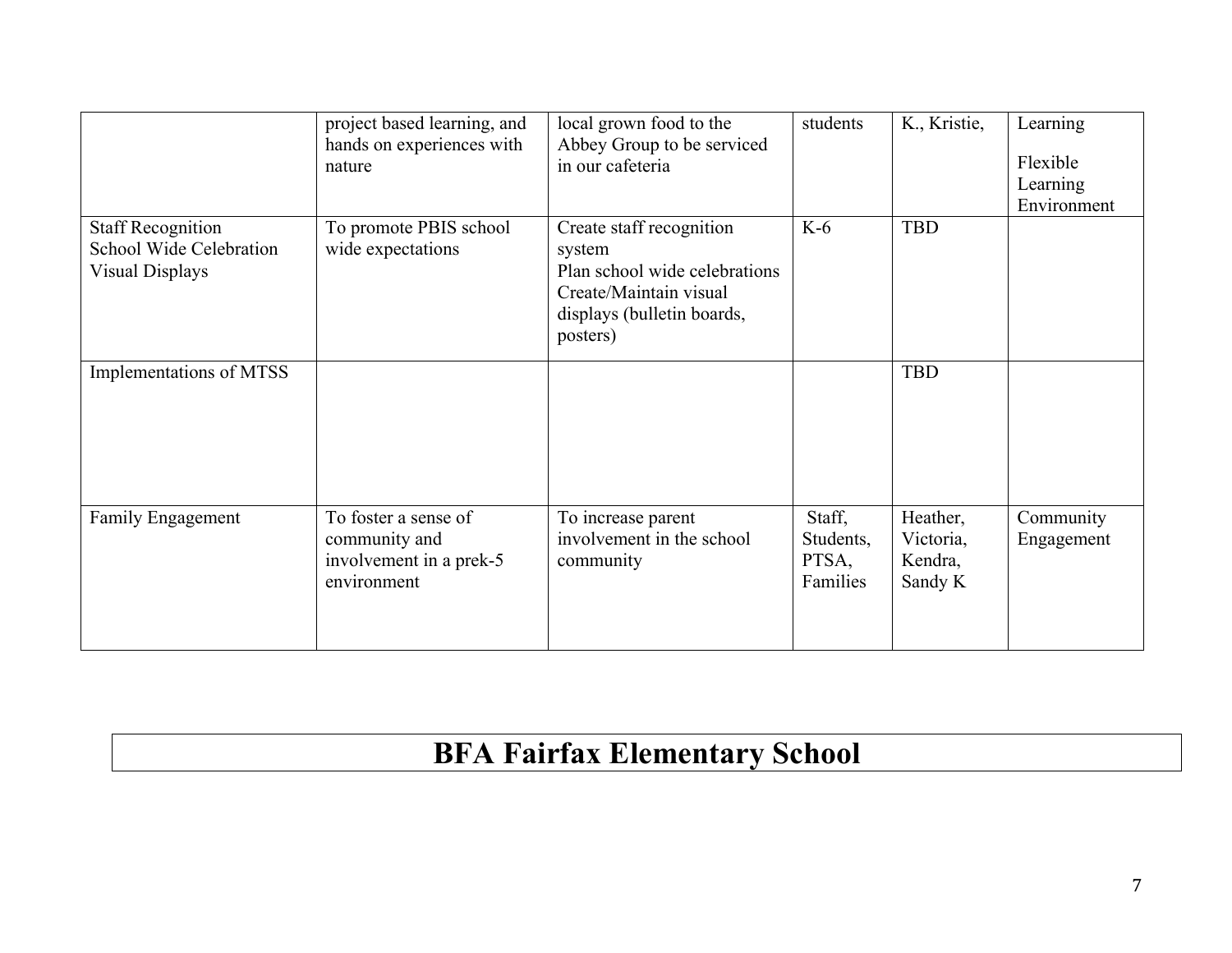| <b>Team Member Name</b> | <b>Building Role</b>          |
|-------------------------|-------------------------------|
| <b>Tom Walsh</b>        | Principal                     |
| Saybra Varisano         | <b>K-4 Guidance Counselor</b> |
| <b>Jennifer Bockus</b>  | <b>Special Educator</b>       |
| <b>Lisa Sweet</b>       | <b>Kindergarten Teacher</b>   |
| <b>Cindy Anderson</b>   | <b>Special Educator</b>       |
| <b>Nicole Ahern</b>     | <b>Planning Room</b>          |
| <b>Pat Breen</b>        | <b>Grade 2</b>                |
| <b>Vicki Pinault</b>    | Grade 5                       |
| <b>Sarah Wolff</b>      | <b>K-5 General Music</b>      |

## **Meeting Norms**

| <b>Be Responsible</b> | Be on time<br>$\bullet$<br>Be prepared and ready to participate<br>$\bullet$<br>Be on task<br>$\bullet$<br>Be brief and concise<br>$\bullet$                            |
|-----------------------|-------------------------------------------------------------------------------------------------------------------------------------------------------------------------|
| <b>Be Respectful</b>  | Use technology only when needed<br>$\bullet$<br>Use fist to five to make decisions<br>$\bullet$<br>Use post it and pen to eliminate side bar conversations<br>$\bullet$ |
| <b>Be Safe</b>        | <b>Positive environment</b><br>$\bullet$                                                                                                                                |
| <b>Be Caring</b>      | Assume good will<br>$\bullet$<br>Tone of voice<br>$\bullet$<br><b>Body language</b><br>$\bullet$<br>Open minded<br>$\cdot$                                              |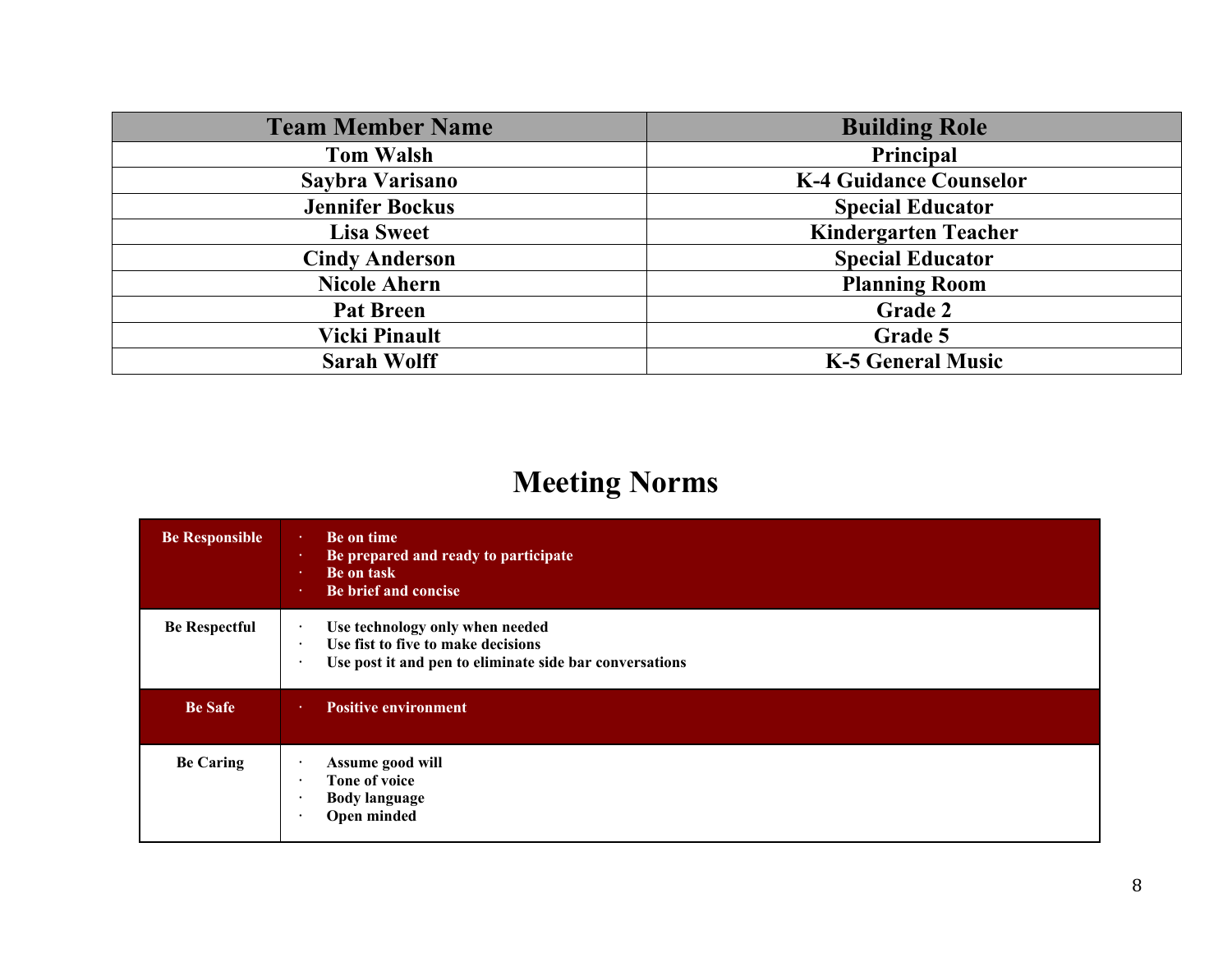## **All Staff in our school are expected to actively participate in the following 4 Components of PBIS**

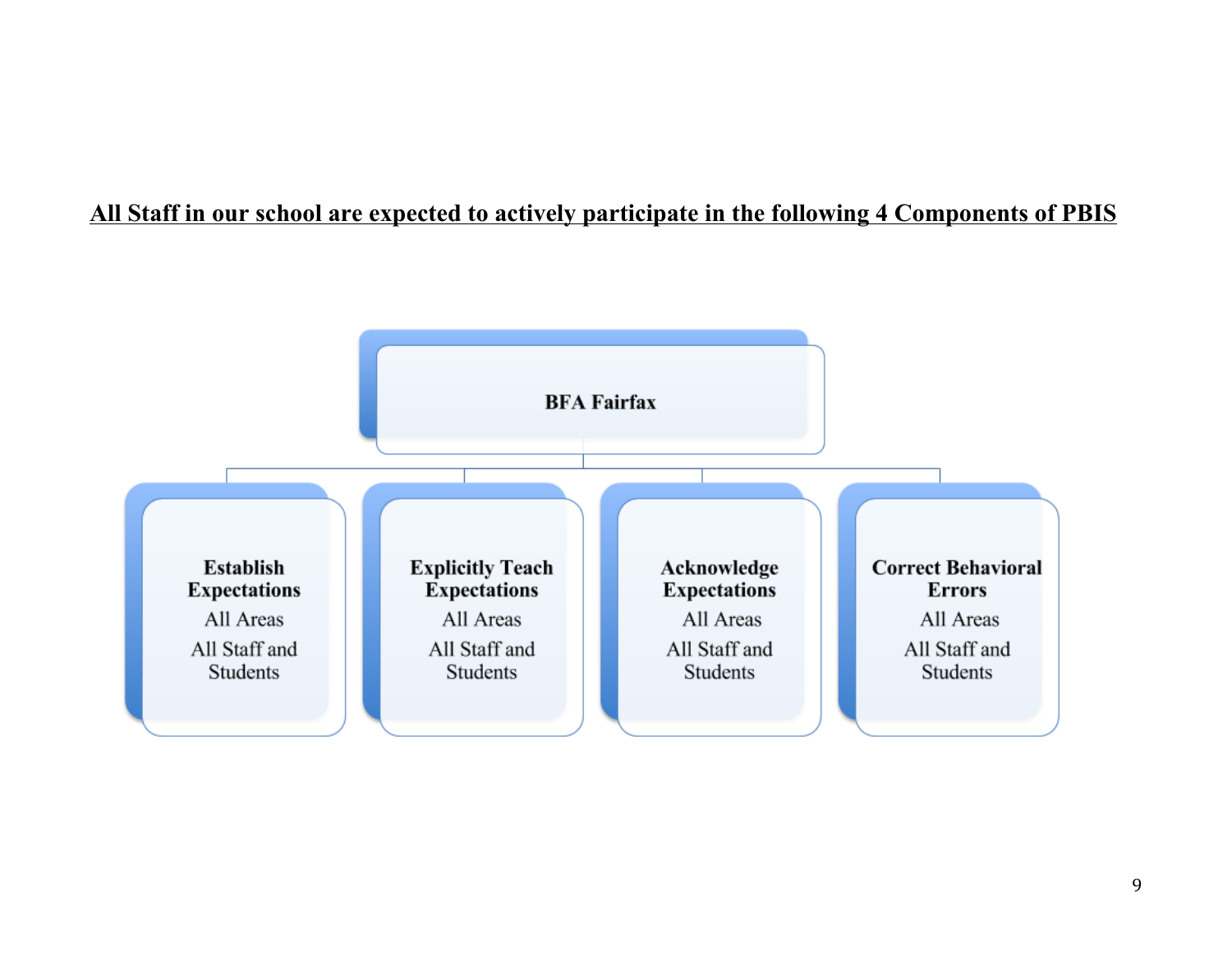## **BFA Fairfax School-wide Student Expectations Teaching Matrix**

|                                     | <b>Hallway</b>                                                                                                                                                               | <b>Restroom</b>                                                                                                                                                                 | Offices (Nurse,<br>Main Office,<br><b>Planning Room,</b><br>Special Ed, etc.)                                                                                                                                     | <b>All School</b><br><b>Morning Meeting</b><br>& Assemblies                                                                                                                                                                                                                         | <b>Arrival</b><br><b>Dismissal</b>                                                                                                   | <b>Fire Drill/Clear</b><br>the Halls                                                                                               |
|-------------------------------------|------------------------------------------------------------------------------------------------------------------------------------------------------------------------------|---------------------------------------------------------------------------------------------------------------------------------------------------------------------------------|-------------------------------------------------------------------------------------------------------------------------------------------------------------------------------------------------------------------|-------------------------------------------------------------------------------------------------------------------------------------------------------------------------------------------------------------------------------------------------------------------------------------|--------------------------------------------------------------------------------------------------------------------------------------|------------------------------------------------------------------------------------------------------------------------------------|
| Be<br><b>Respectful</b>             | * Hands at my sides<br>* Voice level 0<br>* Keep hallway clean                                                                                                               | * Wait my turn<br>* Use voice level 1-2<br>* Clean up after myself<br>* Give privacy and space                                                                                  | * Wait quietly<br>* Say "excuse me" if<br>someone is talking<br>* Smile and greet others<br>* Use voice level 1 if an<br>adult is on the phone<br>* Use voice level 2 to<br>ask and answer<br>questions           | * Listen silently to<br>presenters<br><b>Eyes on the presenters</b><br>* Clap politely when<br>appropriate<br>* Use voice level 0<br>* Put my hand down<br>when speaker is talking<br>* Smile at presenters                                                                         | * Use voice Level 2<br>* Follow directions from<br>every adult<br>* Use school supplies<br>appropriately<br>* Smile and greet others | * Voice level 0<br>* Wait for directions                                                                                           |
| Be<br><b>Responsible</b>            | Be in hallway only with<br>permission<br>* Go directly to your<br>destination<br>* Keep outside doors<br>locked<br>* Keep line together (one<br>block between each<br>other) | * Flush toilet before<br>leaving<br>* Report problems to<br>teachers<br>* Do my business and<br>then I leave<br>* Only use what I need<br>for soap, towels, and<br>toilet paper | * If the door is closed,<br>knock lightly<br>* Listen/Follow directions<br>* Return directly to my<br>classroom when I am<br>done.<br>* If Mrs. Sheehan is not<br>in her office, I will check<br>with Mrs. French | * Stay with my class<br>* Use voice level 3 when<br>presenting<br>* Quiet feet on the<br>bleachers<br>* Let class in front of me<br>go off the bleachers first<br>* Go to the bathroom<br>before the assembly and<br>only ask to go during the<br>assembly if it is an<br>emergency | * Keep track of your<br>property<br>* Be on time<br>* Clean up after yourself<br>* Offer to help                                     | Be quiet during drill<br>* Stay with my class                                                                                      |
| <b>Be Safe</b><br>(Self<br>Control) | * Walk<br>* Stay to the right<br>* Keep eyes forward<br>* Single file<br>* Silent wave for<br>greeting                                                                       | * Wash hands using<br>soap<br>* Walk<br>* One person per stall<br>* Keep feet on floor                                                                                          | * Walk<br>* Have a calm body<br>* Ask before touching<br>things                                                                                                                                                   | * Sit down quickly and<br>quietly<br>* Walk<br>* Stay seated<br>* Keep hand, feet and<br>objects to yourself                                                                                                                                                                        | * Walk<br>* Stay in own space<br>* Check with an adult<br>before you leave the<br>room (bathroom, nurse,<br>$etc.$ )                 | * Walk<br>* Stay in own space<br>* Go to closest safe<br>space<br>* Give personal space<br>* Follow directions from<br>every adult |
| <b>Be Caring</b>                    | * Use voice level 0<br>* Keep hallway clean                                                                                                                                  | <b>Be polite</b><br>* Give privacy                                                                                                                                              | * Smile and greet others<br>* Use manners                                                                                                                                                                         | Eyes on the speaker                                                                                                                                                                                                                                                                 | * Offer to help<br>* Smile and greet others                                                                                          | * Hold the door for<br>others behind you<br>* Voice level 0                                                                        |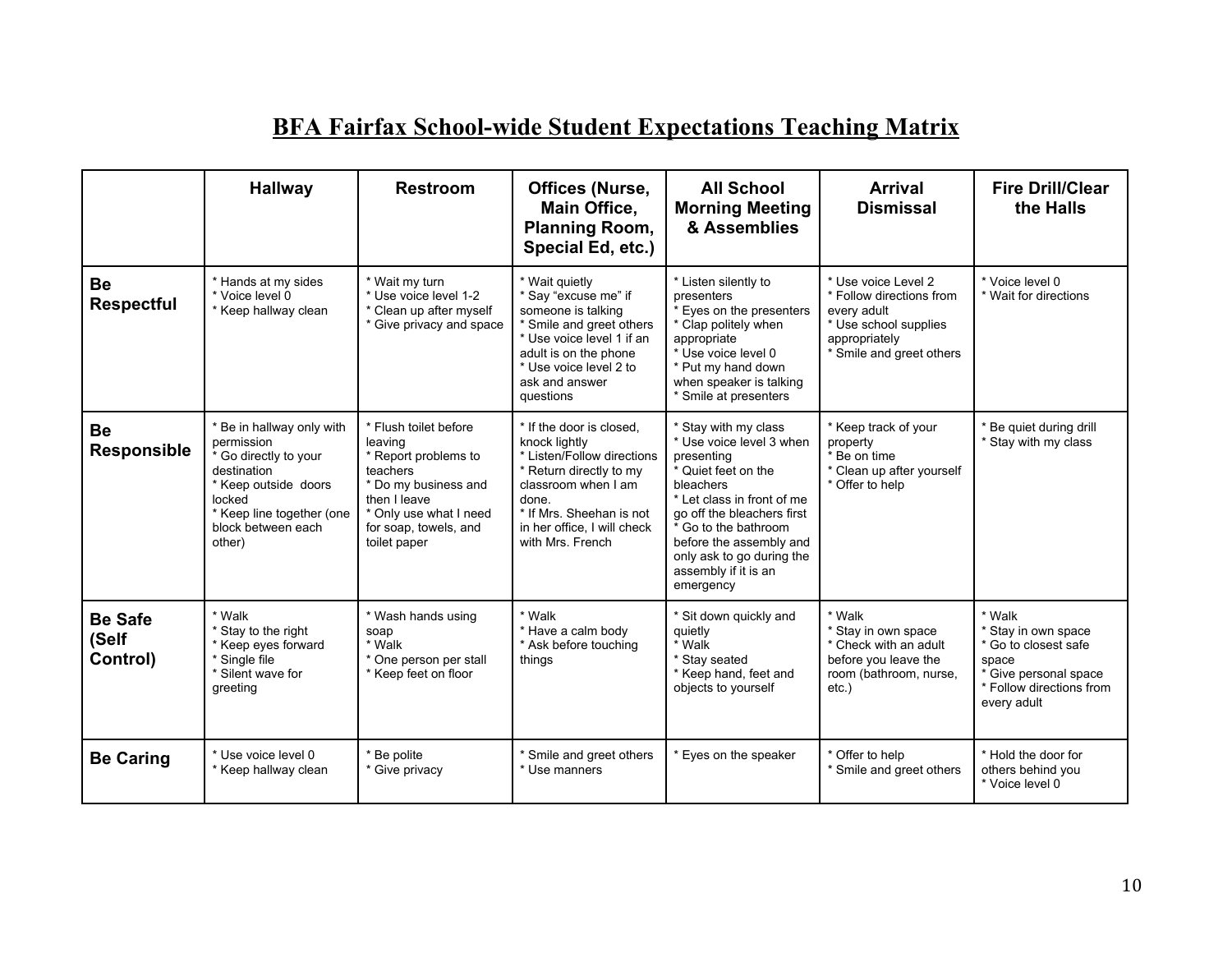|                                  | <b>Field Trips</b>                                                                                                                                                                | <b>Bus</b>                                                                                                                                                   | <b>Breakfast Room</b>                                                                                                                                                                                    | <b>Cafeteria</b>                                                                                                                                                                                    | Playground                                                                                          | Library                                                                                                                       |
|----------------------------------|-----------------------------------------------------------------------------------------------------------------------------------------------------------------------------------|--------------------------------------------------------------------------------------------------------------------------------------------------------------|----------------------------------------------------------------------------------------------------------------------------------------------------------------------------------------------------------|-----------------------------------------------------------------------------------------------------------------------------------------------------------------------------------------------------|-----------------------------------------------------------------------------------------------------|-------------------------------------------------------------------------------------------------------------------------------|
| <b>Be Respectful</b>             | * Ask questions about<br>what you have learned<br>* Follow every adults<br>directions<br>* Say please and thank<br>you to the hosts and<br>volunteers                             | I go to my seat and sit<br>* Keep hands, feet,<br>objects to self and in the<br>bus<br>* Use school-friendly<br>language<br>* I share my seat when<br>needed | * Use voice level 1-2<br>* Eat politely and quietly<br>* Respond to adult<br>directions<br>* Listen to speaker                                                                                           | * Use voice level 2<br>Eat politely and quietly<br>* Respond to quiet<br>signal<br>* Listen to speaker                                                                                              | * Follow directions<br><b>Share and take turns</b><br>* Take care of school<br>property             | * Use voice level 0-1<br>* Use good manners<br>* Smile and greet others<br>* Show respect for<br>outside community<br>members |
| <b>Be</b><br><b>Responsible</b>  | Keep track of your<br>belongings<br>* Use appropriate voice<br>level<br>* Ask permission before<br>touching things<br>* Participate in the<br>experiences<br>* School rules apply | Use voice level 1 or 2<br>Be a positive model for<br>other students<br>* Pick up trash and<br>throw it out when the<br>bus has stopped<br>completely.        | Eat and drink at tables<br>* Clean up after yourself<br>* Sit with grade level on<br><b>Bleachers</b><br>* Use electronics<br>responsibly by playing<br>appropriate games at a<br>quiet noise level of 1 | * Wait in line calmly to<br>get food<br>* Clean up after yourself<br>* Sort garbage from food<br>scraps<br>* Go directly to<br>lunchroom - make plans<br>ahead of time to have<br>lunch with adults | Play by the rules<br>* Line up when you hear<br>the signal<br>* Collect and return all<br>equipment | * Handle all library<br>materials appropriately<br>* Check out YA books if<br>you have permission                             |
| <b>Be Safe</b><br>(Self-Control) | * Stay with my group<br>* Keep hands and feet to<br>vourself                                                                                                                      | Remain seated<br>* Follow my driver's<br>directions the first time<br>* Walk to and from the<br>bus                                                          | * Walk<br>* Ask Permission to leave<br>* Leave only when<br>dismissed by an adult<br>* Equipment is kept at the<br>end of the bleachers or in<br>Val's office                                            | * Walk<br>Clean up spills<br>* Only eat your own food<br>* Stay seated until<br>dismissed                                                                                                           | * Use equipment as<br>intended<br>* Play carefully                                                  | * Walk<br>* Sit quietly and read<br>* Ask permission if I<br>need to leave                                                    |
| <b>Be Caring</b>                 | * Smile and greet others<br>* Use kind words                                                                                                                                      | Smile and greet the<br>bus driver<br>* Visit with neighbors,<br>read quietly or listen to<br>music with headphones<br>* Offer to help                        | * Always make room for<br>others<br>* Make friendly table-talk                                                                                                                                           | * Smile and greet<br>servers<br>* Say please and thank<br>vou<br>* Make friendly table-talk<br>* Always make room for<br>others                                                                     | * Share equipment<br>* Take turns<br>* Include everyone                                             | * Use a voice level of 1<br>* Offer to help                                                                                   |

Voice Levels: 0- silent; 1-whisper; 2-conversation; 3- presentation; 4- outside or emergency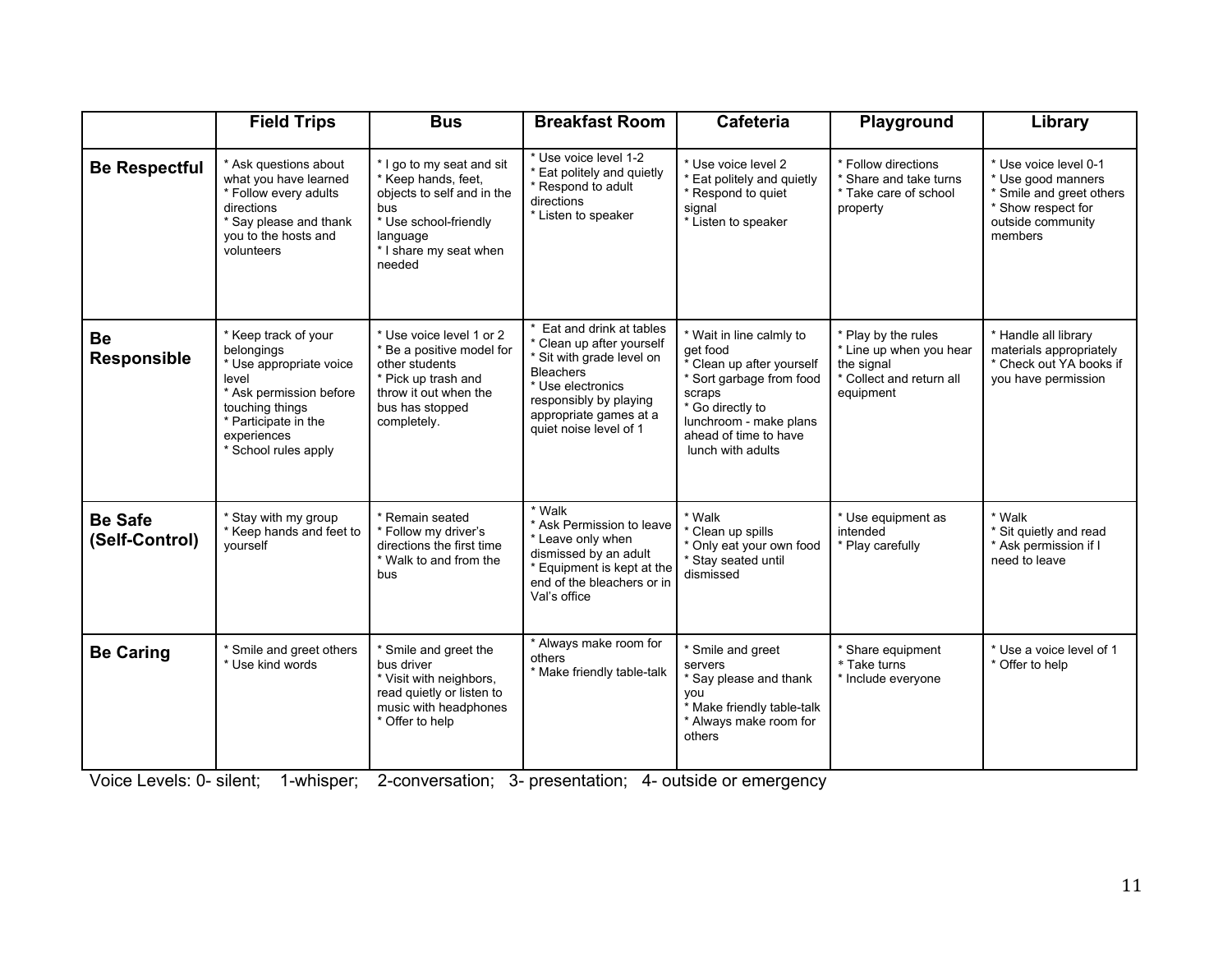## **Guidelines for Teaching the Matrix of School-wide Behavior Expectations**

### **How long should it take to teach the behavior in the matrix?**

- Lessons will need to be taught frequently in the beginning and reinforced continually throughout the school year.
- Teach lessons repeatedly through the first two to three weeks of school.

## **How long should the lesson be?**

Keep it short, 10-15 minutes per lesson.

## **How do you "teach" behavior expectations?**

- Teach, model, demonstrate and practice the way you want kids to behave in relation to the expectation being taught.
- Have student get up and practice exactly what you demonstrated for them.
- Give students feedback until students learn the behaviors.

## **Where should I teach the lessons?**

 Teach the behavioral expectations in the area it is expected (e.g. Cafeteria, locker room, hallway, classroom, etc…)

## **How is this different from teaching classroom rules?**

 Our school-wide expectations should be similar to our classroom rules, but it is important to teach the consistent school-wide expectations. We are teaching the students the importance of these values within our school community.

## **How do I reinforce our School-wide Expectations?**

- Continue to remind and give positive feedback to students following the expectations throughout the year
- If consistent problems develop in a specific area, time of day, or specific re-teach the expectations in that setting.
- When a new student joins your class, re-teach the expectations to the whole group.

## **Sample Teaching Strategies/Lesson Plan Ideas:**

- Classroom discussions
- Have students talk about a person or character from a book that uses one of the expectations
- Role play both appropriate and inappropriate (recommended that the Teacher role play the inappropriate behavior) behaviors in relation to the expectations
- Create posters that demonstrate the expectations
- Encourage students to create teaching videos for expected behaviors
- TEACH, PRACTICE and REVISIT expectations (Mondays, after vacations, e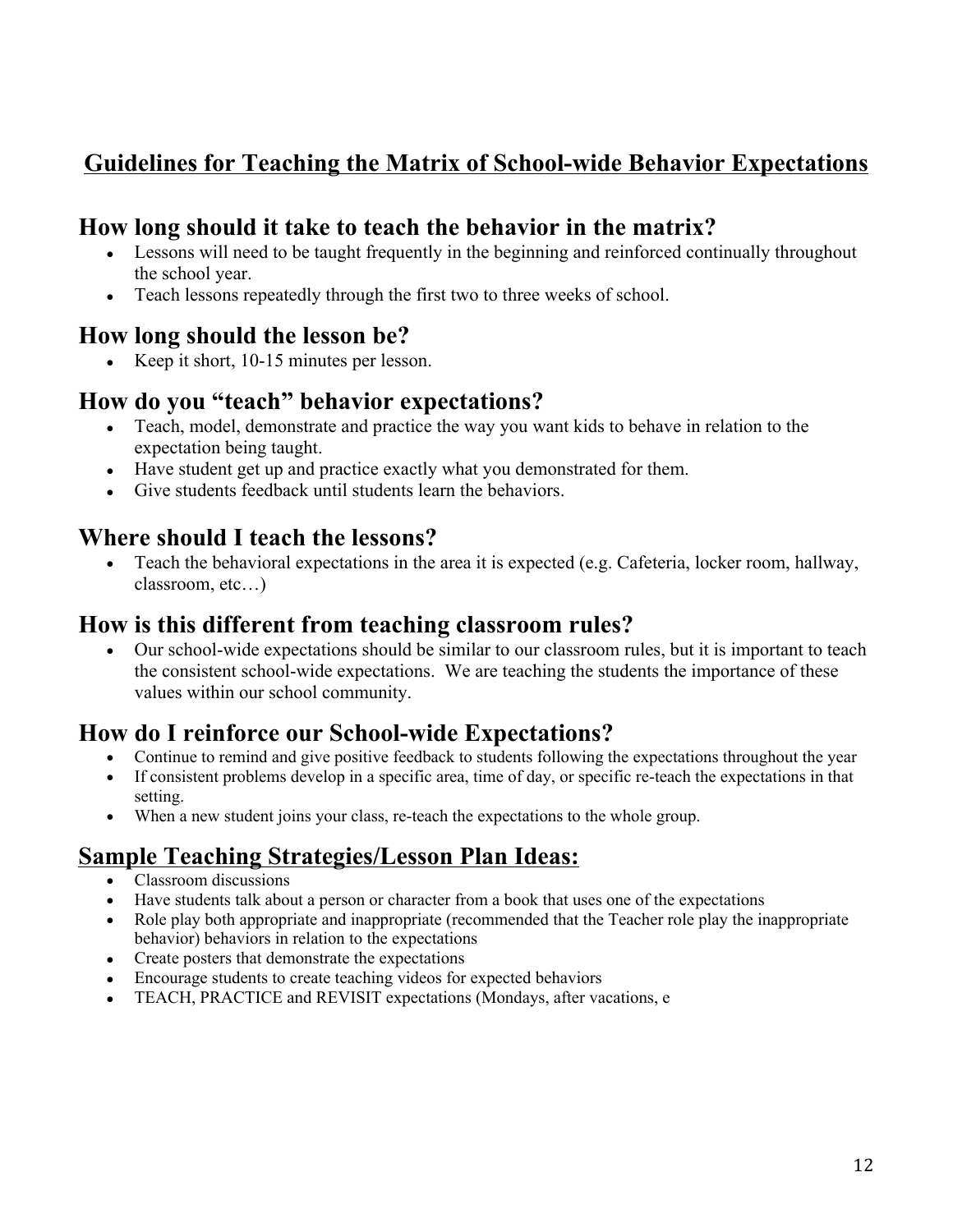## **BFA Fairfax Lesson Template**

#### **AREA: TIME ALLOTTED: MATERIALS:**

| <b>∣ WE ARE RESPECTFUL   WE ARE RESPONSIBLE   WE ARE SAFE   WE ARE CARING  </b> |  |
|---------------------------------------------------------------------------------|--|
|                                                                                 |  |
|                                                                                 |  |
|                                                                                 |  |

- **TEACH** A. Overview of the lesson:
	- B. Guided Discovery:
	- C. See above matrix for expectations.
- 1. 2.
- **MODEL** A.
- 1. Respectful –
- 2. Responsible -
- 3. Safe -
- 4. Caring-
- B. Choose a couple of students to "show" examples of following the expectations.
	- 1. Respectful –
	- 2. Responsible –
	- 3. Safe –
	- 4. Caring -
- C. Discussion. "Tell me what "Respectful, Responsible, and Safe look, feel, or sound like in the hallway."

#### **PRACTICE**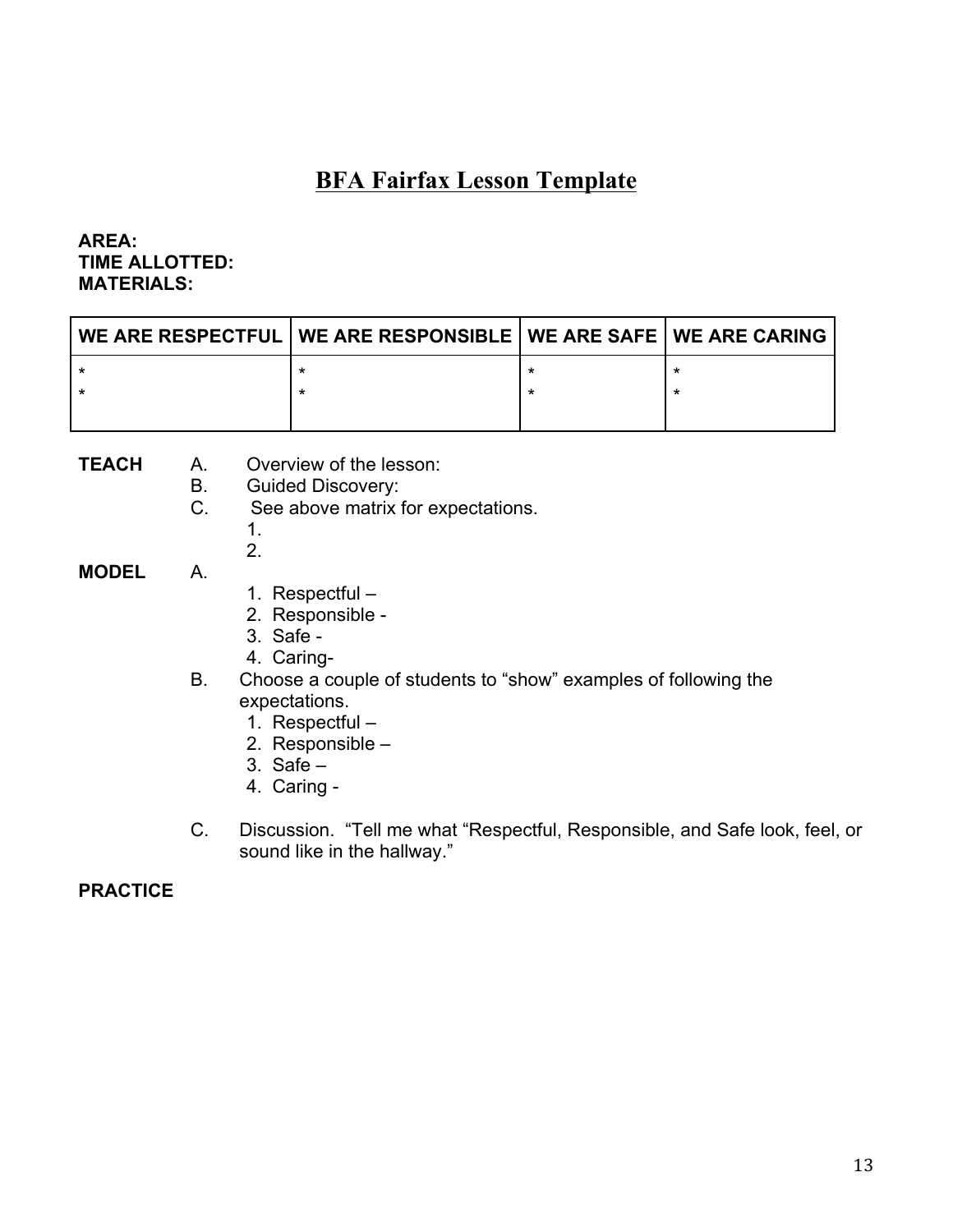## **BFA's Schedule for Teaching/Reinforcing School-wide Expectations**

| Date          | <b>Lesson Taught</b>                                                                                                    | Who's Teaching                                                 | Where           | <b>Grades</b><br><b>Involved</b> |
|---------------|-------------------------------------------------------------------------------------------------------------------------|----------------------------------------------------------------|-----------------|----------------------------------|
| Week<br>$1-6$ | First Six Weeks of School<br>(Responsive Classroom)                                                                     | Classroom<br>Paraprofessional<br>and Special<br>Educators      | Classroom       | Pre $k - 6$                      |
| Week          | https://docs.google.com/a/fwsu.org/document/<br>d/1gPERFAs4G5eLKGx16cIUJpoGQb2sevz<br>L2nl1nqxwlIw/edit?usp=sharing     | Classroom<br>Teacher                                           | Arrival         | Pre k-6                          |
| Week 1        | https://docs.google.com/a/fwsu.org/document/d/1E<br>myVBxEyhg-<br>ozwiABnZXJnS 0vuHnv ZXSRHM7 cB3k/edit?<br>usp=sharing | Classroom<br>Teacher                                           | Hallway         | Pre $k-6$                        |
| Week 1        | https://docs.google.com/a/fwsu.org/document/<br>d/1Ywo872SsQ3ctjl19IrkzltLvfE48tI8SfR-<br>nF8gckrE/edit?usp=sharing     | Classroom<br>Teacher                                           | <b>Bathroom</b> | Pre $k-6$                        |
| Week 1        | https://docs.google.com/a/fwsu.org/document/<br>d/1tm-DFRhKWwiZkDHcI1M-<br>alB52Vc8P3GVhw3IuwHS-<br>9M/edit?usp=sharing | Cafeteria Staff<br>and paras that<br>support the lunch<br>room | Cafeteria       | Pre $k-5$                        |
| Week 1        | https://docs.google.com/a/fwsu.org/document/<br>d/10jzz9 GLJtE3psIks3c07A75DYDj58XiA3<br>IAY6nnoQA/edit?usp=sharing     | Teachers and<br>Paras that support<br>the playground           | Playground      | Pre $k-6$                        |
| Week<br>1     | https://docs.google.com/a/fwsu.org/document/<br>d/11OA2Le zMFzGwUVgcZEZj27o-<br>CqfhdtnCI7DohR5Jxw/edit?usp=sharing     | Classroom<br>Teacher                                           | Dismissal       | Pre $k-6$                        |
| Week 1        | https://docs.google.com/a/fwsu.org/document/<br>d/1X1djggfWDE4tR YWAbenKJkYILMEE1<br>ZbYm8-RpWLyFY/edit?usp=sharing     | Bus Driver, Patsy,<br>Nicole and<br>Classroom<br>Teacher       | <b>Bus</b>      | Pre k-6                          |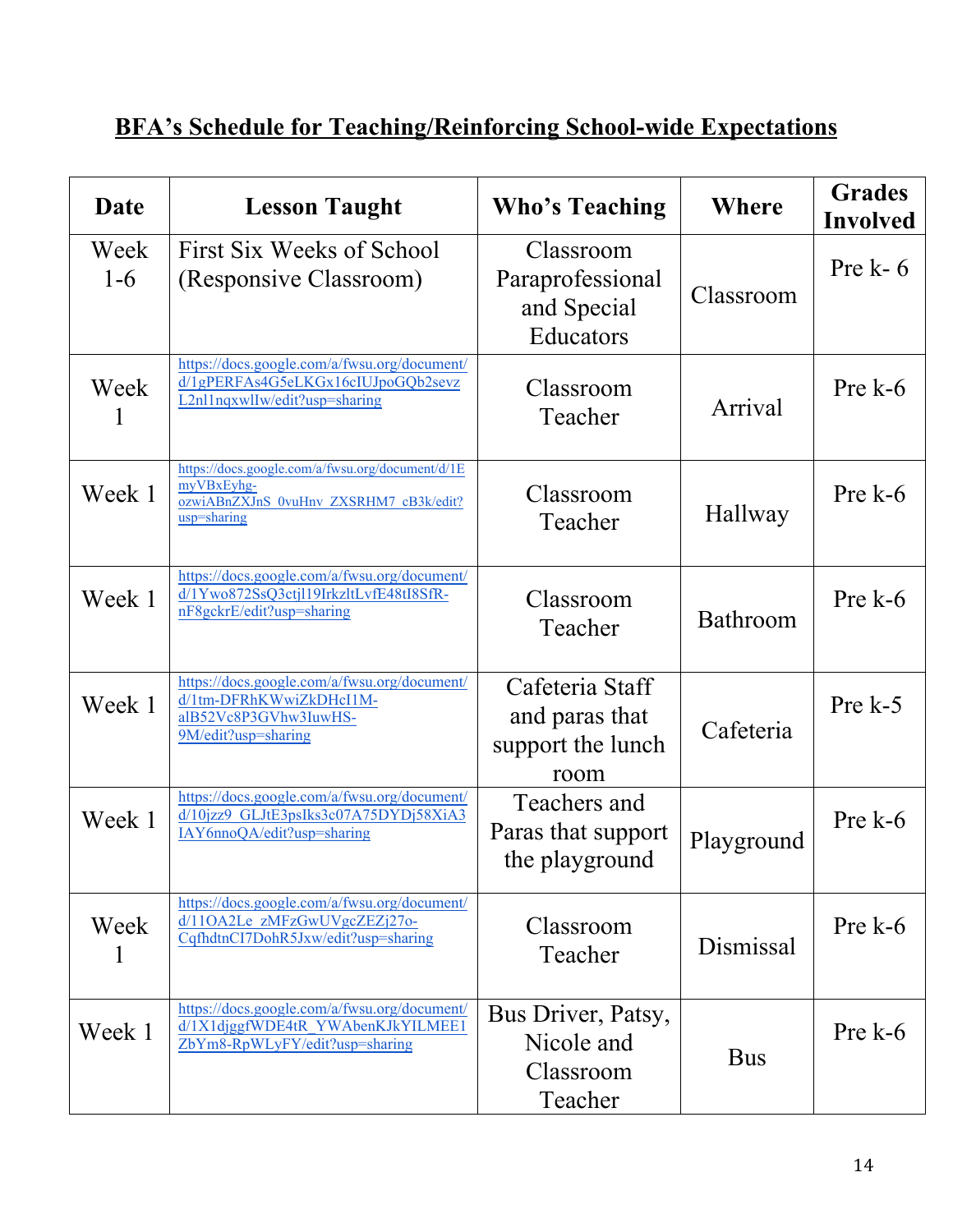| Week<br>of<br>first<br>library<br>visit | https://docs.google.com/a/fwsu.org/document/<br>d/13GxP43PdocbyhPW 3DgcIFfRjG8n1zkR<br>gWG8lyRKALw/edit?usp=sharing     | Joy, Janice and<br>Classroom<br>Teacher | Library                           | Pre $k-6$ |
|-----------------------------------------|-------------------------------------------------------------------------------------------------------------------------|-----------------------------------------|-----------------------------------|-----------|
| Week 2                                  | https://docs.google.com/a/fwsu.org/document/<br>d/1zET8ymZ-fTZIzzTjO-<br>BJ1J9WeOWRpMX6UPGjIk dsM/edit?usp=<br>sharing  | Val and<br>Classroom<br>Teacher         | Office                            | Pre $k-6$ |
| Week<br>$\overline{2}$                  | https://docs.google.com/a/fwsu.org/document/<br>d/12Rvx5o27T3JGvsQDayWVFKrrQwpEJjv<br>XmAGkOIKOkLE/edit?usp=sharing     | Classroom<br>Teacher                    | Assembly                          | Pre $k-6$ |
| Week<br>of first<br>drill               | https://docs.google.com/a/fwsu.org/document/<br>d/1sh95e57BcALRuEh-<br>X9reyXlyfV0AMNpUhVRSRC2uK6A/edit?u<br>sp=sharing | Classroom<br>Teacher                    | Fire Drills<br>Clear the<br>Halls | Pre k-6   |
| Week<br>of first<br>Field<br>Trip       | https://docs.google.com/a/fwsu.org/document/<br>d/1KCAPi2LOkb9qH ca 5ZQGyEXcaQkoL<br>9h4ZitI8ey8Zk/edit?usp=sharing     | Classroom<br>Teacher                    | <b>Field Trips</b>                | Pre $k-6$ |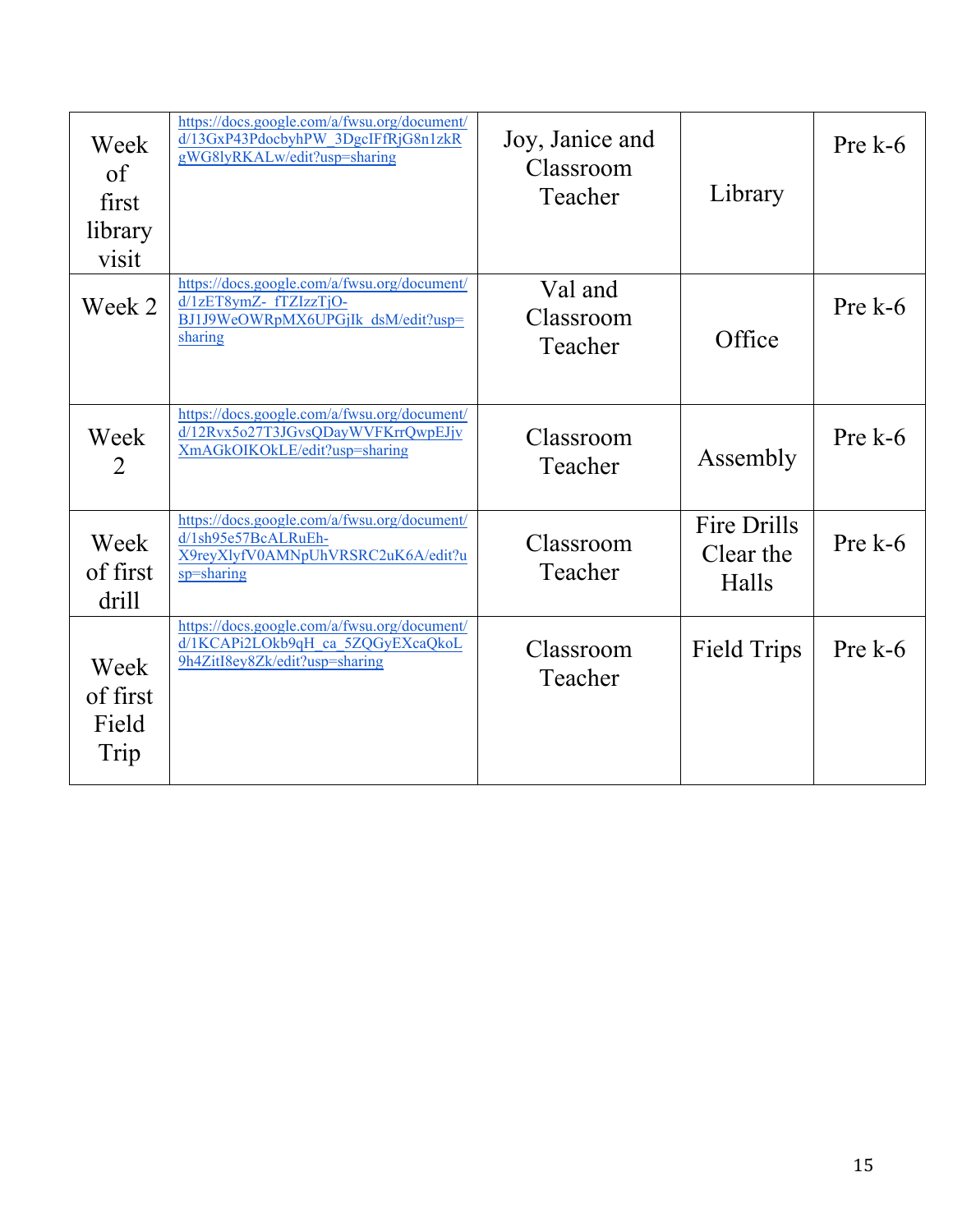## **BFA Fairfax's Plan for Acknowledging School-wide Expected Behaviors for Students**



**What it looks like:** 

**What it is called:** "BFA Coin"

## **How students get it**:

When a student demonstrates a specific positive behavior related to the school-wide expectations, immediately give:

- Positive and explicit verbal feedback
- Hand the student a "BFA coin"

## **What students do with the "Coin":**

**INDIVIDUAL PROCESS:** Students will place their "BFA coins" in a provided class collection container.

**CLASSROOM PROCESS:** Students will place their "BFA coins" in the classroom collection container. When the container is full, or at the designated goal decided by the classroom teacher, there will be a class celebration

**SCHOOL-WIDE PROCESS:** When you have reached your classroom goal they will bring their earned "BFA coins" to Nicole or Val and trade them in for a golden brick that will then be placed in the caldron in the main lobby. When we reach our school-wide goal we will have a school-wide celebration to acknowledge the success of all students throughout the BFA community.

## **Ideas for class or grade-level celebrations:**

We suggest you brainstorm with students about activities that would be a meaningful celebration for their accomplishments.

Such ideas might include: class movie, hat day, karaoke, dance party, extra recess, board game time etc.

**Sustainability:** What is the procedure to inform new staff/students of the various reward systems?

Teacher mentor reviews PBIS Handbook with new teacher

Para-educator mentor reviews PBIS Handbook with new para-educator

Guidance counselor reviews PBIS during initial parent/student meeting

Classroom teacher reviews PBIS process when new students join the classroom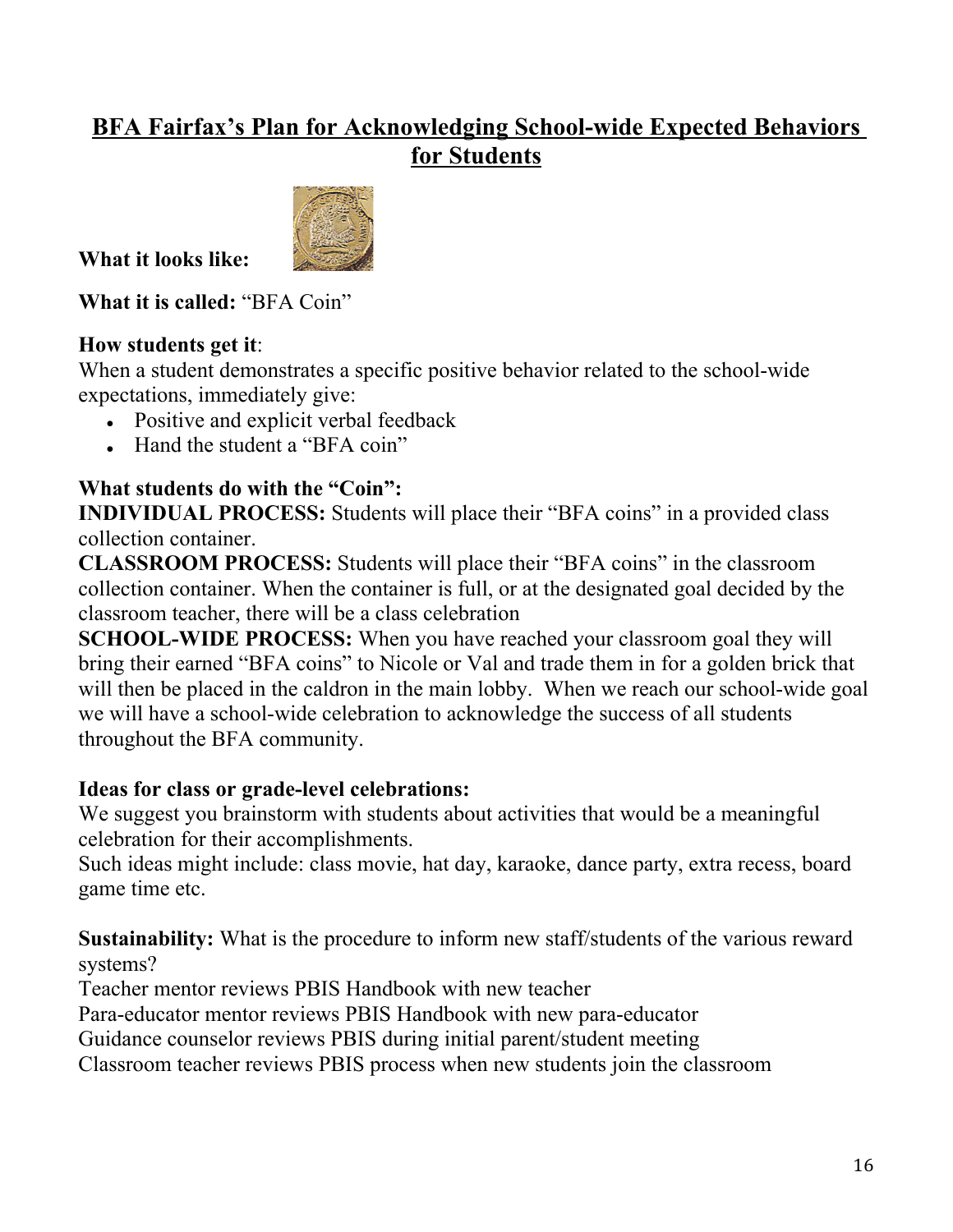## **Defining and Classifying Behaviors**

All minor behaviors are initially dealt with in the classroom. If you are observing difficult behavior, try any proactive intervention(s) as you deem appropriate. All minor behaviors must go through the 3-step process shown on the flow chart before being referred to the Planning Room as a major behavior, in addition to any proactive interventions attempted. All major referrals must include a discipline referral form at the time of referral unless there is a safety concern. Referral forms must be started when a student reaches Step 3-Buddy Break/Alternative Classroom. If the behavior ceases at this point, referral forms should still be turned in at the end of the day. The focus of the Planning Room will be behavior plans and immediate major behaviors. However, the Planning Room needs to be involved in the documentation of the minor process. If a student needs a quiet space to focus, Nicole or Tom will try to assist.

Students who demonstrate a behavior listed in the major section of the discipline form will be referred to the Planning Room at the time of the incident, or as soon as knowledge of the incident occurs. There will be behaviors that are hard to differentiate between Minor vs Major. If there is confusion at any time, please call the Planning Room; Nicole or Tom will be glad to discuss the process or incident.

| <b>Minor Behaviors</b>                 | <b>Major Behaviors</b>                     |
|----------------------------------------|--------------------------------------------|
| are handled by staff members in the    | may require administrator or planning room |
| environment they occur                 | support                                    |
| are not chronic                        | chronic minors                             |
| do not put self/others at risk of harm | put self/others at risk of harm            |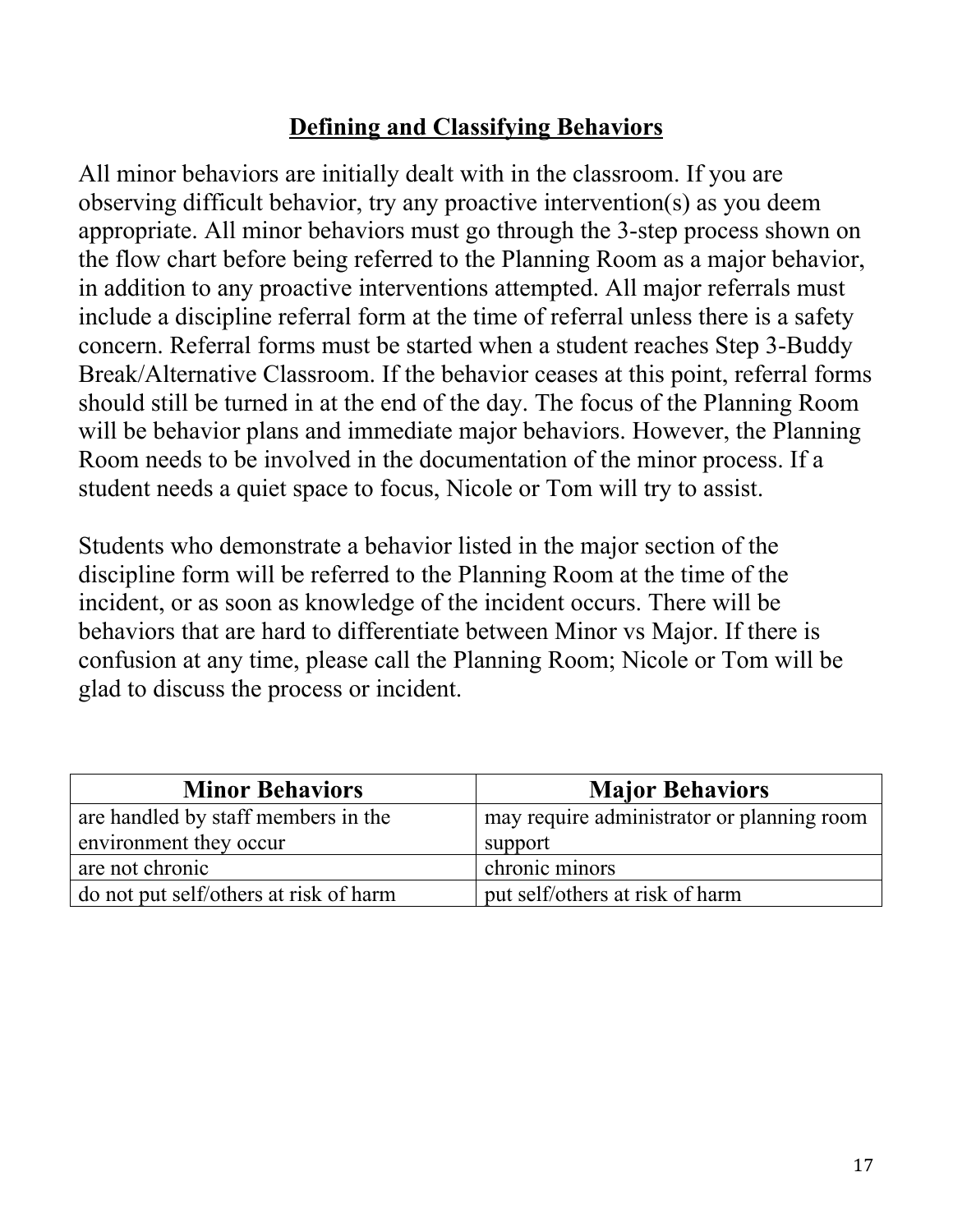## **BFA Fairfax's Minors and Major Behaviors**

| <b>Minor Behaviors</b>         | <b>Major Behaviors</b>                                  |
|--------------------------------|---------------------------------------------------------|
| Defiance                       | Threat                                                  |
| Dishonesty                     | Theft                                                   |
| Disrespect towards adults and  | Vandalism                                               |
| peers                          | Fighting/Physical Aggression                            |
| Inappropriate language         | Bullying/Harassment                                     |
| Physical contact               | Inappropriate language/profanity repeatedly or directed |
| <b>Technology Violation</b>    | to others                                               |
| Disruption                     | Insubordination                                         |
| Dress code violation           | Inappropriate touch/Affection/Exposure                  |
| Inappropriate use of materials | Biting/Spitting                                         |
|                                | Self Harm                                               |
|                                | Possession/Inappropriate unsafe items                   |
|                                | <b>Technology Violation</b>                             |
|                                |                                                         |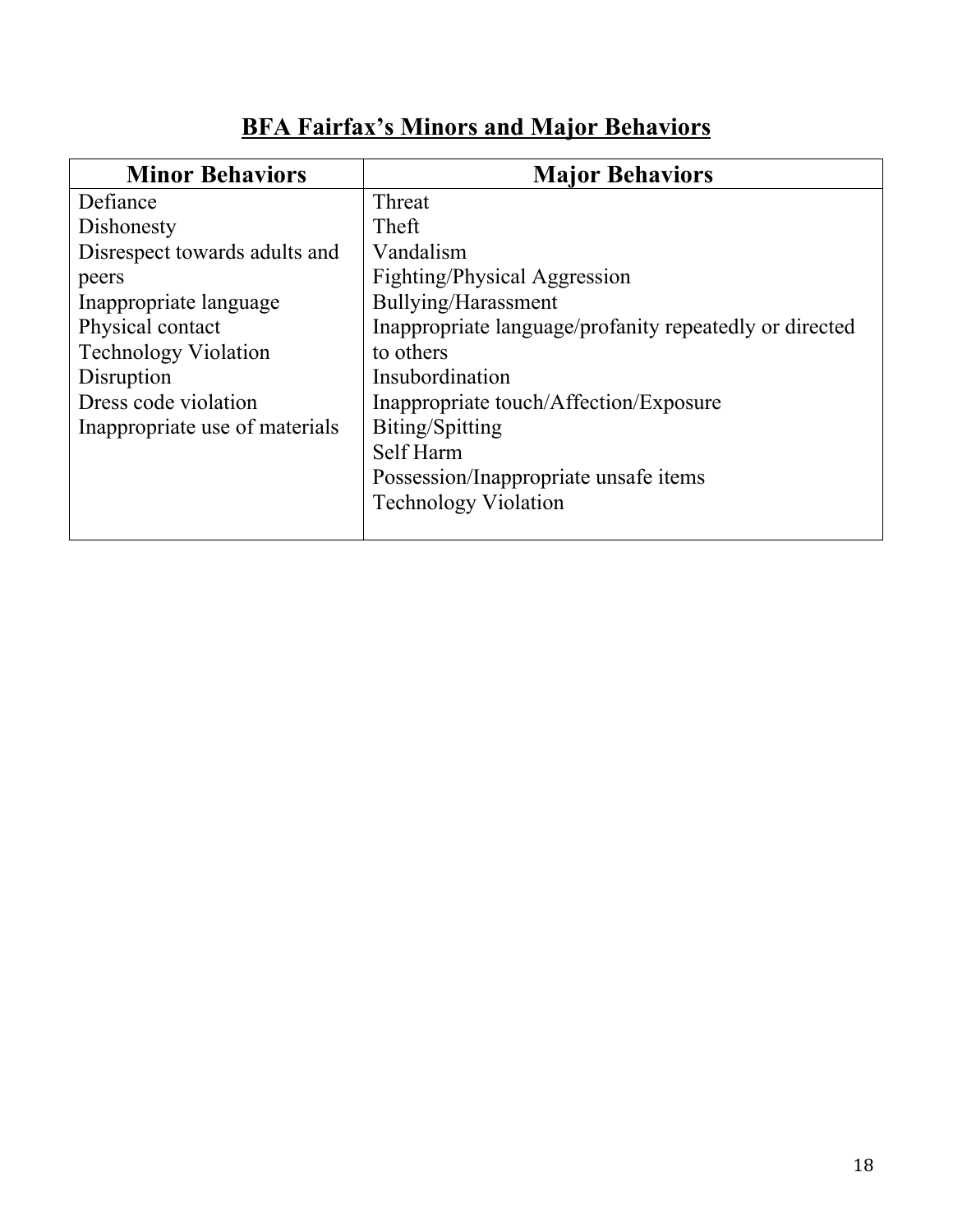## **Definitions and Examples of Minor Behaviors**

| <b>Minor Behavior</b>                  | <b>Definition</b>                                                                                                                                                                                                                                                                                                                                                                                                           |
|----------------------------------------|-----------------------------------------------------------------------------------------------------------------------------------------------------------------------------------------------------------------------------------------------------------------------------------------------------------------------------------------------------------------------------------------------------------------------------|
| Defiance                               | <b>Definition</b> : Student engages in brief or low-intensity failure to respond to<br>adult requests.                                                                                                                                                                                                                                                                                                                      |
|                                        | <b>Examples:</b> Non-responsive, off task in classroom, eye rolling,<br>"whatever", refusing to follow directions, ignoring, "I don't want to",<br>"You're not the boss of me", talking back.                                                                                                                                                                                                                               |
| Dishonesty                             | <b>Definition</b> : Not telling the truth or withholding important facts<br><b>Examples:</b> Lying, omitting details                                                                                                                                                                                                                                                                                                        |
| Disrespect towards<br>adults and peers | <b>Definition</b> : Unkind/rude tone, body language and actions<br><b>Examples:</b> Walking away when someone is talking. Dismissing<br>feedback, arguing, and inappropriate gestures.                                                                                                                                                                                                                                      |
| Inappropriate<br>language              | <b>Definition</b> : Low level instance of inappropriate language. Accidental slip<br>of inappropriate language, poor choice of words used in common<br>areas/classroom, non-directed verbal assault, and hand gestures. Implied<br>meaning without literal verbiage.<br><b>Example:</b> Shut-up, your mama jokes, swearing (etc)                                                                                            |
| Physical contact                       | <b>Definition</b> : Student engages in non-serious/non-injury unwanted physical<br>contact.<br>Example: Playful contact (girls hitting boys and vice versa, chasing,<br>rough housing, pushing in line, jumping, poking, kicking under the table.                                                                                                                                                                           |
| Disruption                             | Definition:<br>Student is disturbing other students or teacher during class time. Student<br>engages in low intensity, but inappropriate disruption.<br><b>Examples:</b><br>Side conversations, note passing, tapping fingers or pencil, outburst,<br>blurts out answers without raising hand, leaves classroom without<br>permission, slamming books on desk, playing with things, whistling,<br>humming, clowning around. |
| Technology<br>Violation                | <b>Definition:</b> Student is using devices without permission or<br>inappropriately<br><b>Examples:</b> Going on to safari without permission, cell phone use in                                                                                                                                                                                                                                                           |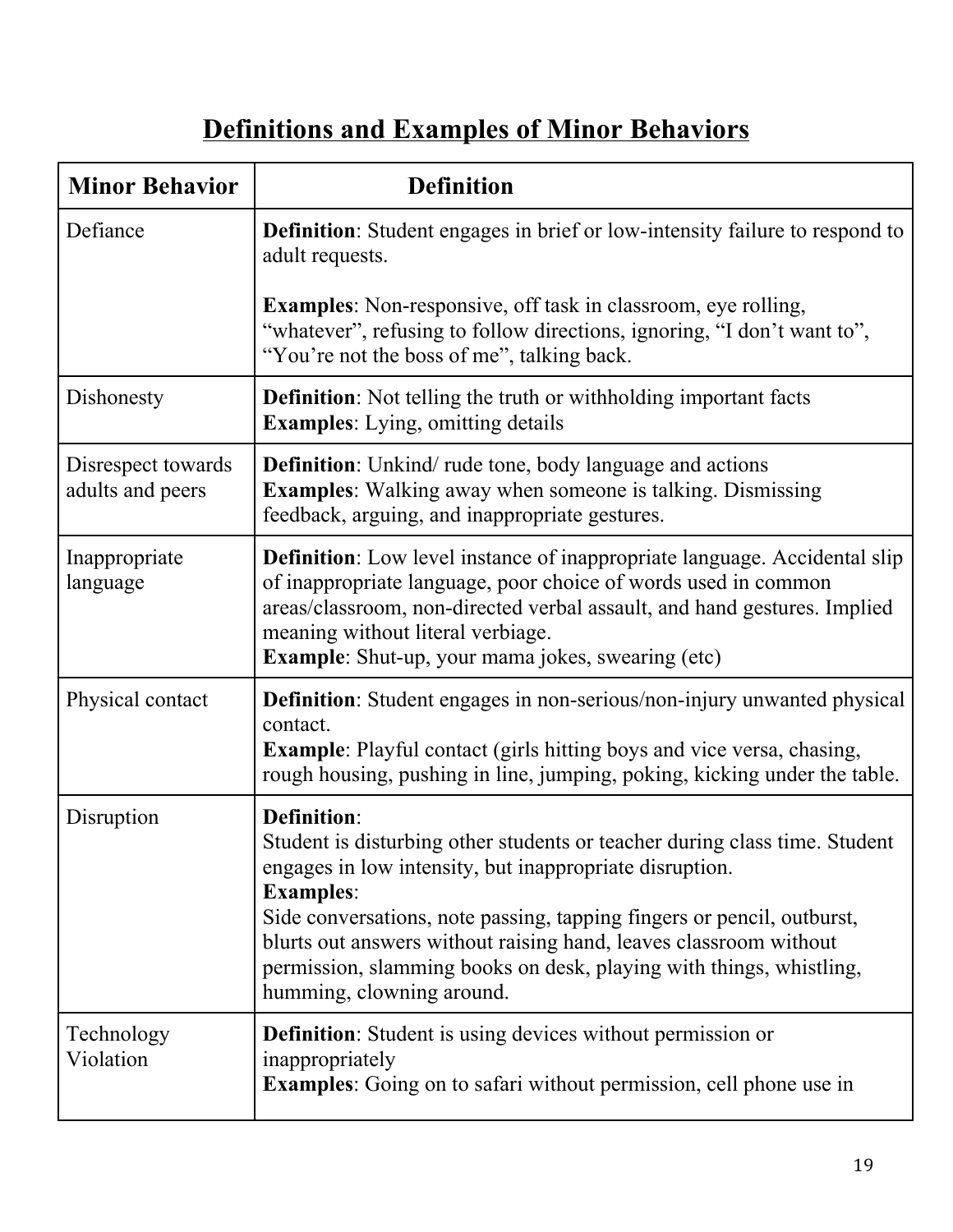|                                   | class, carrying ipad without two hands, touching someone else's device.                                                                                                                                                                                                                                                   |
|-----------------------------------|---------------------------------------------------------------------------------------------------------------------------------------------------------------------------------------------------------------------------------------------------------------------------------------------------------------------------|
|                                   | Dress code violation   <b>Definition</b> : Student wears clothing that is near, but not within, the dress<br>code guidelines defined by the school as stated in the student/parent<br>handbook.<br><b>Examples:</b> Students come to class in sandals without a back strap, thin<br>strapped tops, saggy pants, backwards |
| Inappropriate use of<br>materials | <b>Definition:</b> Students use materials the way they are not intended to be<br>used<br><b>Examples:</b> Cutting clothing or hair with scissors, spinning a ruler on a<br>pencil like a helicopter.                                                                                                                      |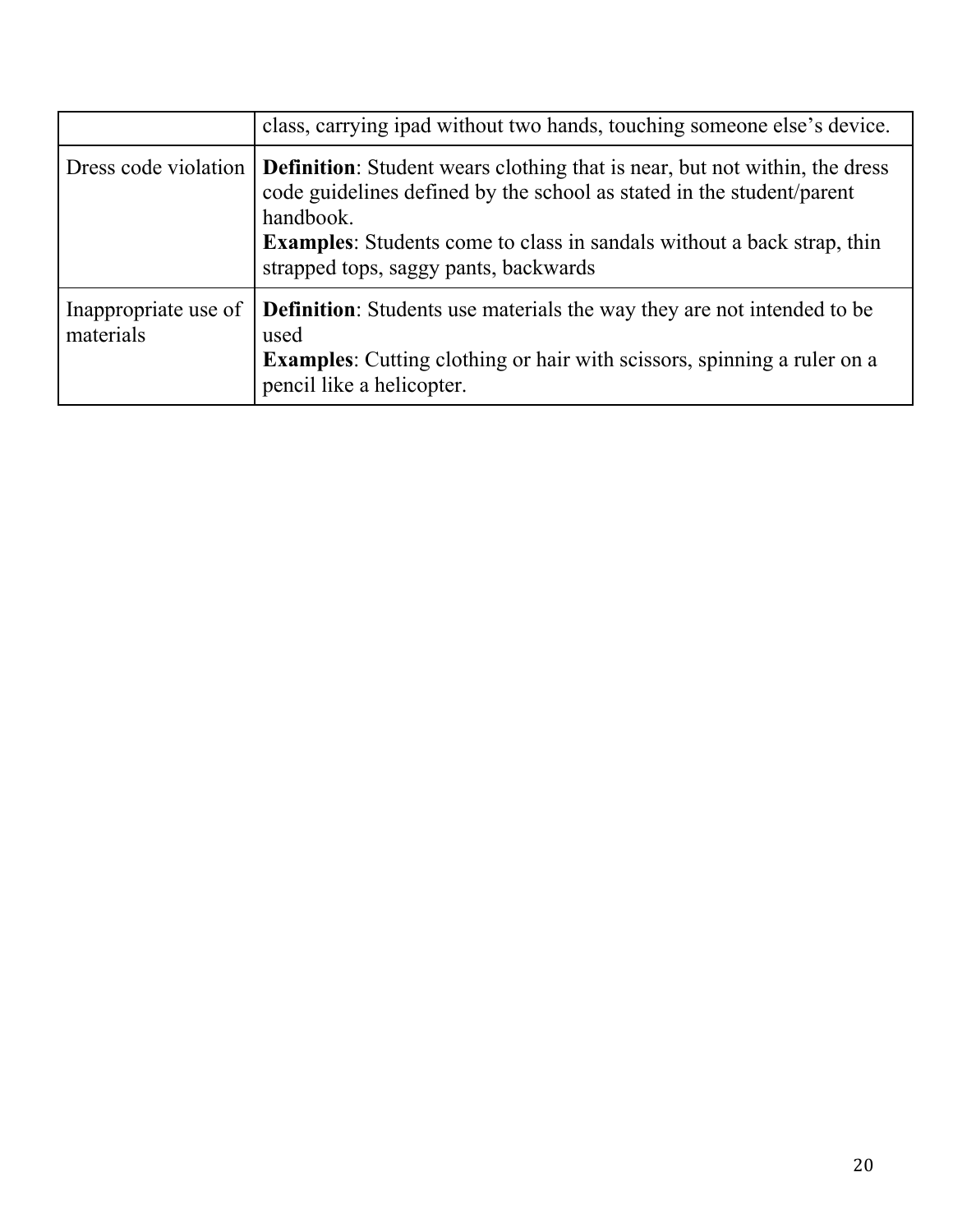## **Definitions and Examples of Major Behaviors**

| <b>Major</b>        | <b>Definitions</b>                                                             |  |  |  |  |
|---------------------|--------------------------------------------------------------------------------|--|--|--|--|
| Theft               | <b>Definition:</b> Student steals something that does not belong to him/her.   |  |  |  |  |
|                     | <b>Examples:</b> Taking someone else's property                                |  |  |  |  |
| Vandalism           | <b>Definition:</b> Student destroys or defaces school property or property     |  |  |  |  |
|                     | belonging to another student or staff member.                                  |  |  |  |  |
|                     | <b>Examples:</b> Student kicks in the restroom stall door, carves into a       |  |  |  |  |
|                     | desk/table, breaks something purposefully                                      |  |  |  |  |
| Fighting/Physical   | <b>Definition:</b> - Student engages in actions involving serious physical     |  |  |  |  |
| Aggression          | contact where injury may occur. - A loss of temper resulting in property       |  |  |  |  |
|                     | damage and/or intimidation of another student.                                 |  |  |  |  |
|                     | <b>Examples:</b> - Hitting, punching, hitting with an object, hair pulling,    |  |  |  |  |
|                     | scratching, and kicking. - Throwing objects, threatening, pounding on          |  |  |  |  |
|                     | furniture, etc.                                                                |  |  |  |  |
| <b>Bullying</b>     | <b>Definition</b> : Unwanted aggressive behavior that happens amongst          |  |  |  |  |
|                     | students. That involves a real or perceived power imbalance. The               |  |  |  |  |
|                     | behavior is repeated over time.                                                |  |  |  |  |
|                     | <b>Examples:</b> making threats, spreading rumors, attacking someone           |  |  |  |  |
|                     | physically or verbally and excluding someone from a group on purpose           |  |  |  |  |
| Harassment          | <b>Definition:</b> Targeting a student based on actual or perceived membership |  |  |  |  |
|                     | in a protected category (race, creed, color, national origin, sex, sexual      |  |  |  |  |
|                     | orientation, marital status, disability and gender identity)                   |  |  |  |  |
|                     | <b>Examples:</b> Racial slurs, derogatory name calling, making fun of          |  |  |  |  |
|                     | someone                                                                        |  |  |  |  |
| Inappropriate       | <b>Definition:</b> Student delivers verbal messages that include swearing,     |  |  |  |  |
| language/profanity  | name calling, or use of words in an inappropriate way.                         |  |  |  |  |
| repeatedly or       | <b>Examples:</b> Swear words, racial slurs, and sexual comments                |  |  |  |  |
| directed to others  |                                                                                |  |  |  |  |
| Insubordination     | <b>Definition:</b> Student fails to comply with school rules that are repeated |  |  |  |  |
|                     | over time.                                                                     |  |  |  |  |
|                     | <b>Examples:</b> Students repeatedly disobeys an adult's directions            |  |  |  |  |
| Inappropriate       | <b>Definition:</b> Student touches themselves or others, exposes him/her self  |  |  |  |  |
| touch/Affection/Exp | and or shows inappropriate levels of affection.                                |  |  |  |  |
| osure               | <b>Examples:</b> Touch or show someone your privates, kissing someone          |  |  |  |  |
| Biting/Spitting     | <b>Definition:</b> Student bites or purposely spits at peers or adults.        |  |  |  |  |
|                     |                                                                                |  |  |  |  |
| Possession/         | <b>Examples:</b> Child bites or spits at someone out of aggression or play     |  |  |  |  |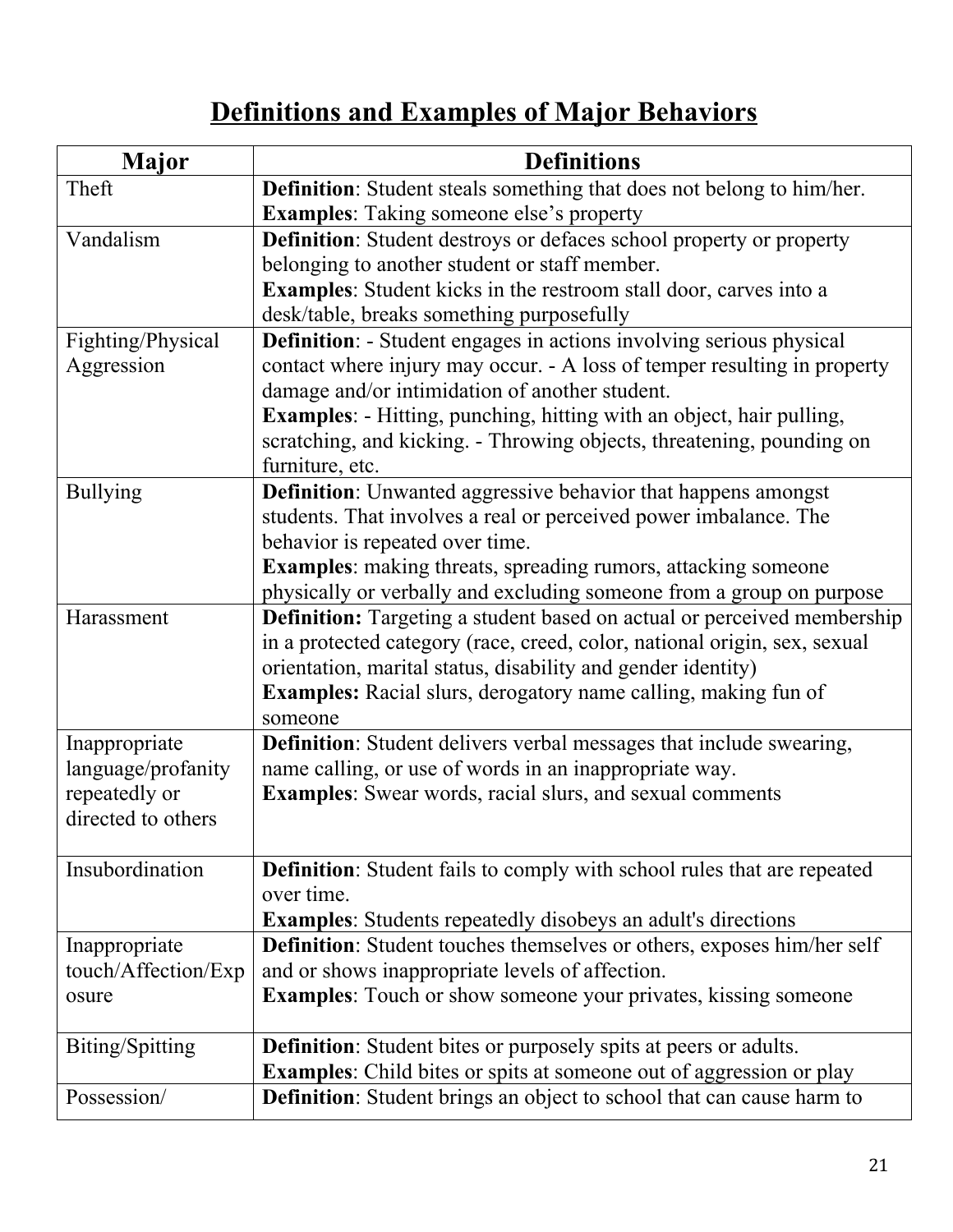| Inappropriate | oneself or others                                                           |
|---------------|-----------------------------------------------------------------------------|
| unsafe items  | Examples: Pocketknife, fishhook, tools, gun, archery equipment, bullet      |
|               | casings.                                                                    |
| Self Harm     | <b>Definition:</b> Student shows physical and verbal aggression towards     |
|               | him/her self.                                                               |
|               | <b>Examples:</b> Head banging, punching, self-defeating language.           |
| Technology    | <b>Definition:</b> Student harms or destroys the device.                    |
| Violation     | <b>Examples:</b> Peeling of screen protector, picking the cover, writing or |
|               | drawing on the device                                                       |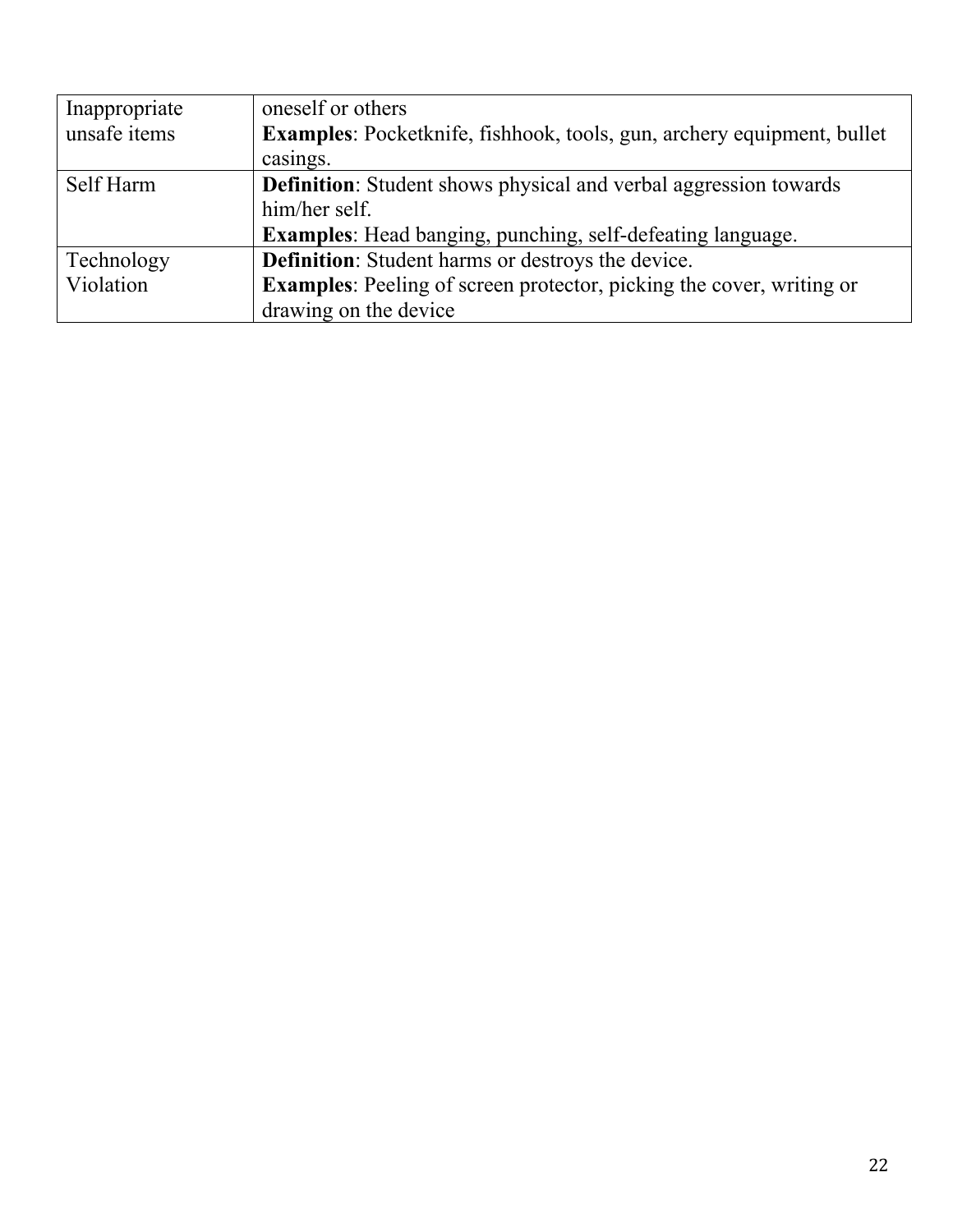## **BFA Fairfax's Procedures for Discouraging Problem Behavior**



## **BFA Fairfax's Crisis Definition and Handle with Care List**

A crisis is when a student is self-injurious and/or harmful to others.

Incidents include, but not limited to: throwing objects with intent to harm, hitting, kicking, biting, spitting, bolting, stabbing, and verbal threats to harm self or others. Students' developmental levels and intent to harm must be taken into consideration.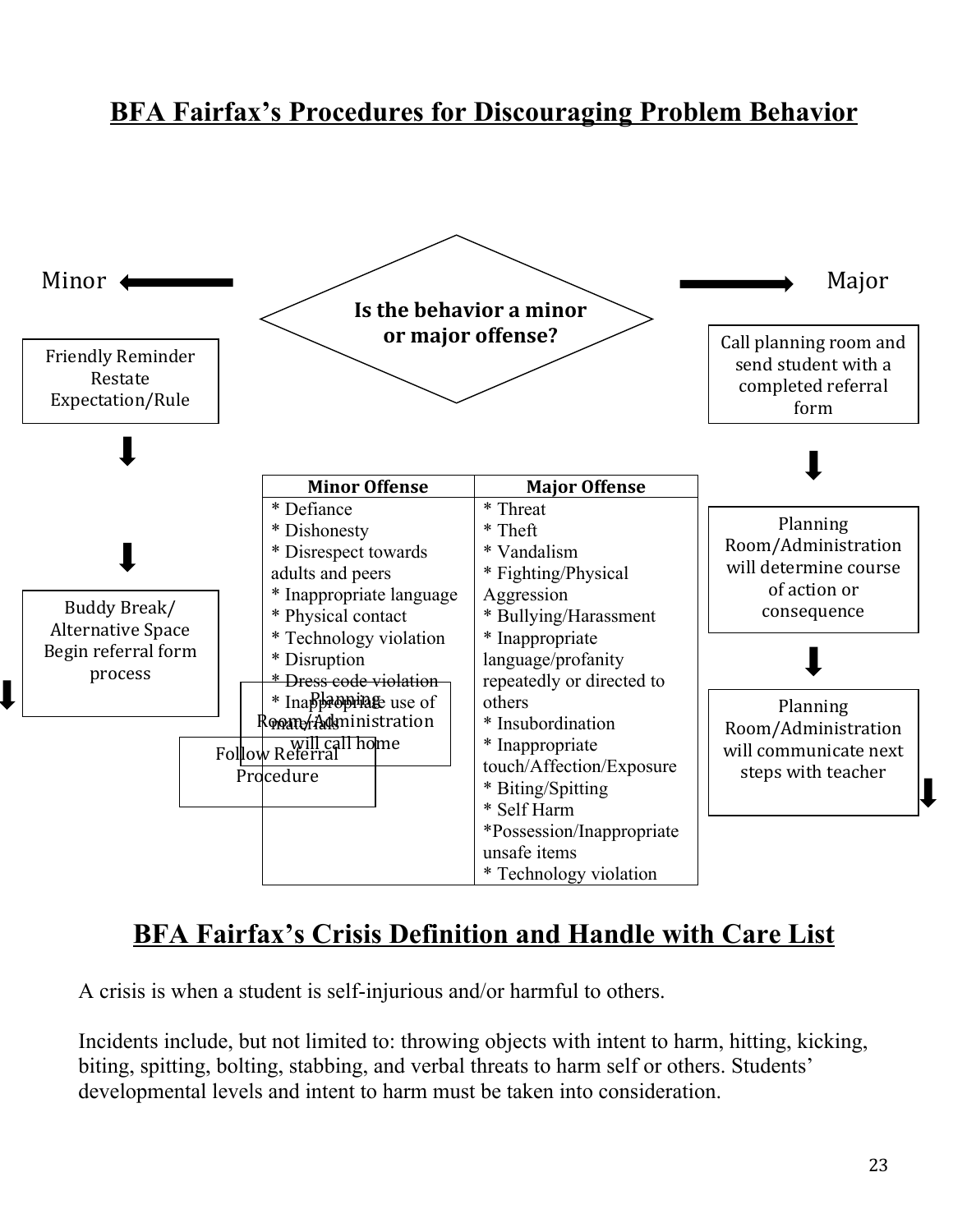These people are trained with Handle with Care:

Cindy Anderson Jen Bockus Saybra Varisano Sandy Badger Rae Parenteau Anita Wimitte Shannon Arnzen Pauline Potvin Tom Walsh Nicole Ahern





## **BFA Fairfax's Procedure for a Crisis**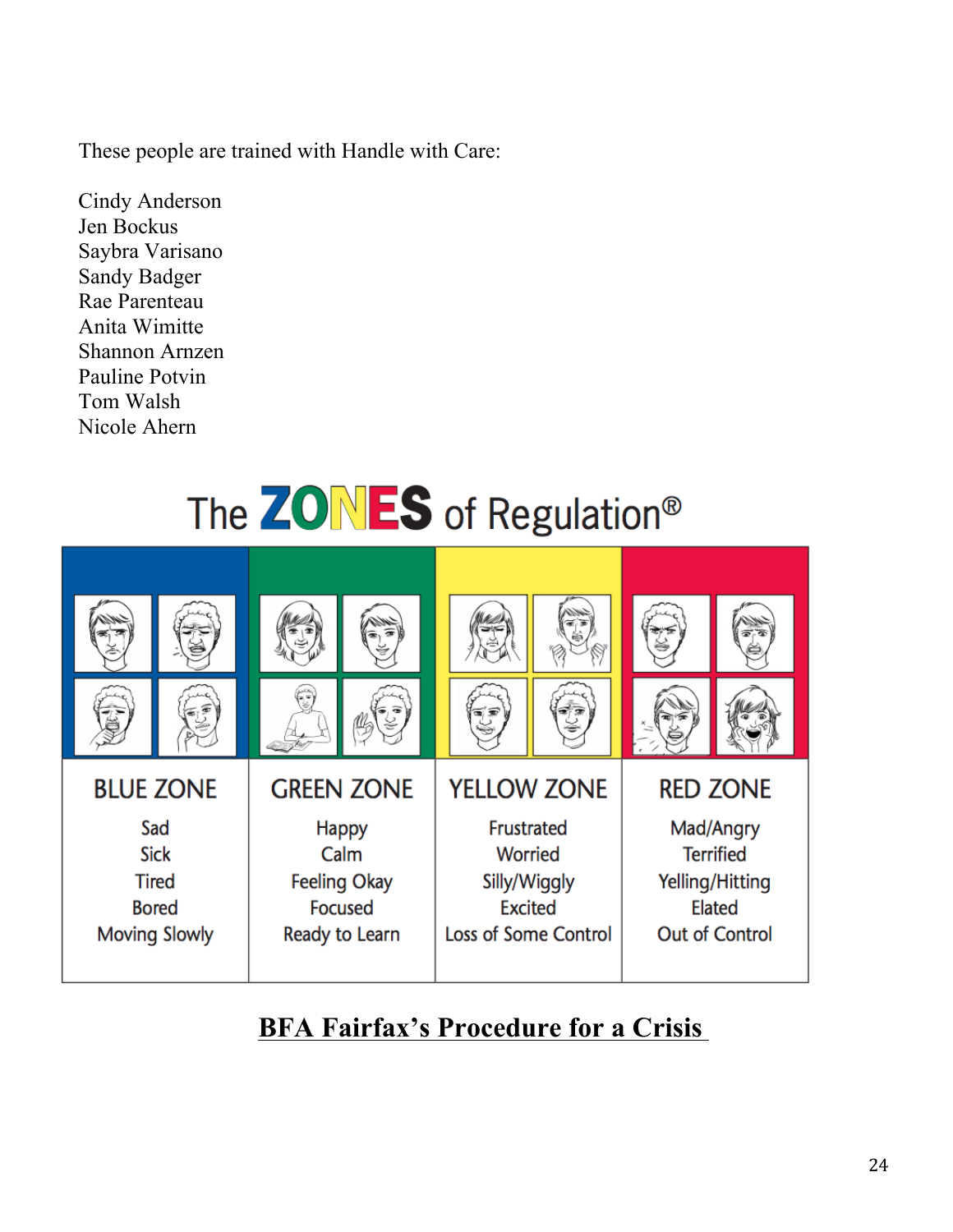

## **Debriefing Script**

"Adults do many things to help protect kids every day. Today this looked like (*spending time in \_\_\_\_\_'s classroom while \_\_\_\_\_\_ got help having a safe body*). Sometimes when we see someone being unsafe it can make us feel uncomfortable or cause other big feelings. Did anyone have any "big feelings" when we \_\_\_\_\_\_ (*had to leave our classroom today*) that they wanted to share?

Allow time for students to share feelings, thoughts and questions. Keep responses empathetic, brief and simple.

If students have questions that you don't have an answer to, know it is okay to acknowledge you don't have an answer but stress that adults will continue to work to keep all kids safe.

Let students know that if they are having trouble taking care of any big feelings they can ask for help from you or other trusted adults

## **K-2 Alternative Space Referral Form**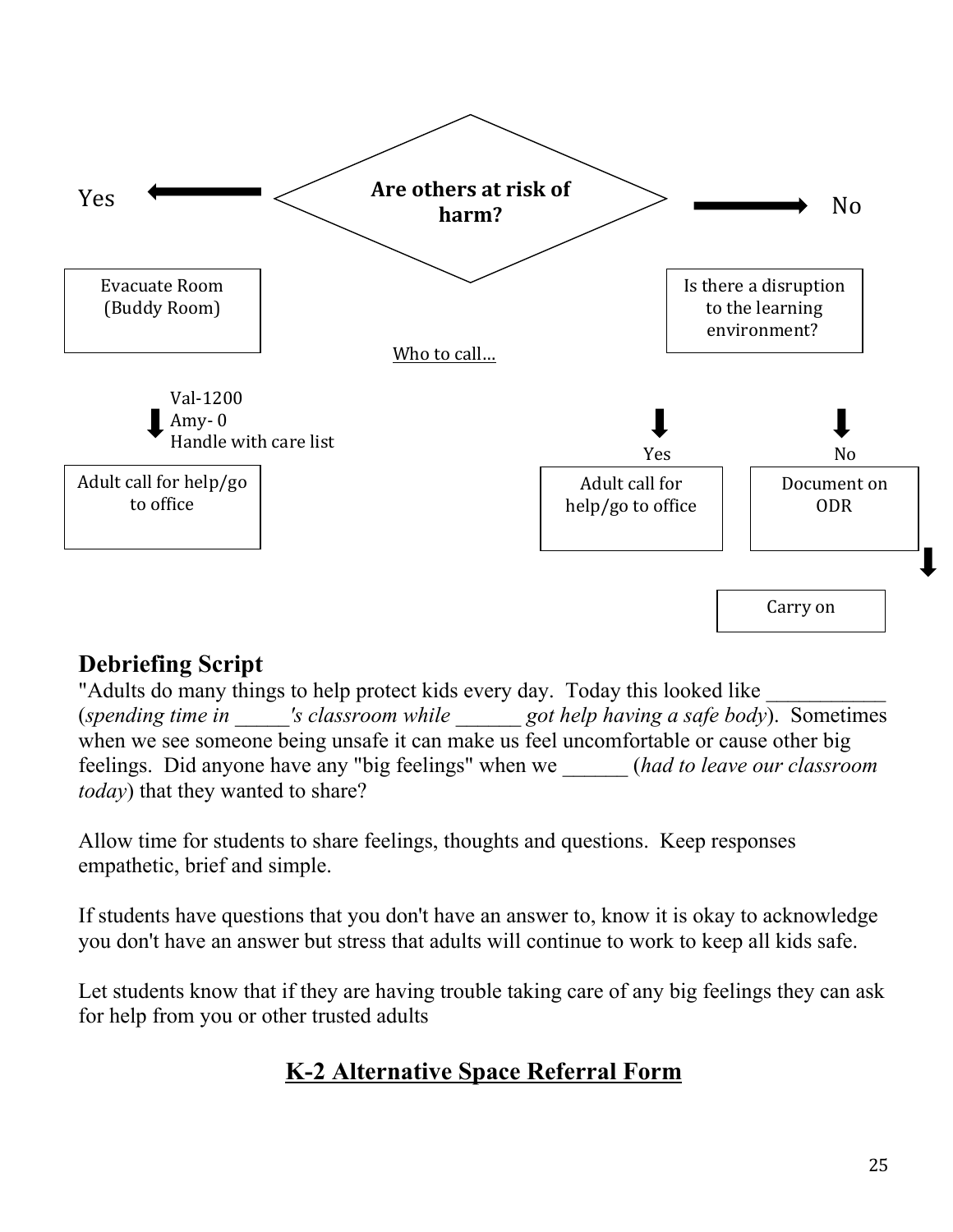|                           |                                                                                                                |                                            |             | Grade: K 1 2    |
|---------------------------|----------------------------------------------------------------------------------------------------------------|--------------------------------------------|-------------|-----------------|
|                           | Adult: Adult: Adult: Adult: Adult: Adult: Adult: Adult: Adult: Adult: Adult: Adult: Adult: Adult: Adult: Adult | Time : Date: / /                           |             |                 |
| I am in the: (circle one) |                                                                                                                |                                            |             |                 |
| <b>Blue Zone</b>          | <b>Green Zone</b>                                                                                              | <b>Yellow Zone</b>                         |             | <b>Red Zone</b> |
|                           | I am not being (circle one or more)                                                                            |                                            |             |                 |
|                           |                                                                                                                | Responsible Respectful                     | <b>Safe</b> | Caring          |
|                           |                                                                                                                |                                            |             |                 |
|                           |                                                                                                                |                                            |             |                 |
|                           | <b>What Zone Tools will I use next time:</b>                                                                   |                                            |             |                 |
| Revised 6/18              |                                                                                                                |                                            |             |                 |
|                           |                                                                                                                | <b>3-5 Alternative Space Referral Form</b> |             |                 |
|                           |                                                                                                                |                                            |             | Grade: 3 4 5    |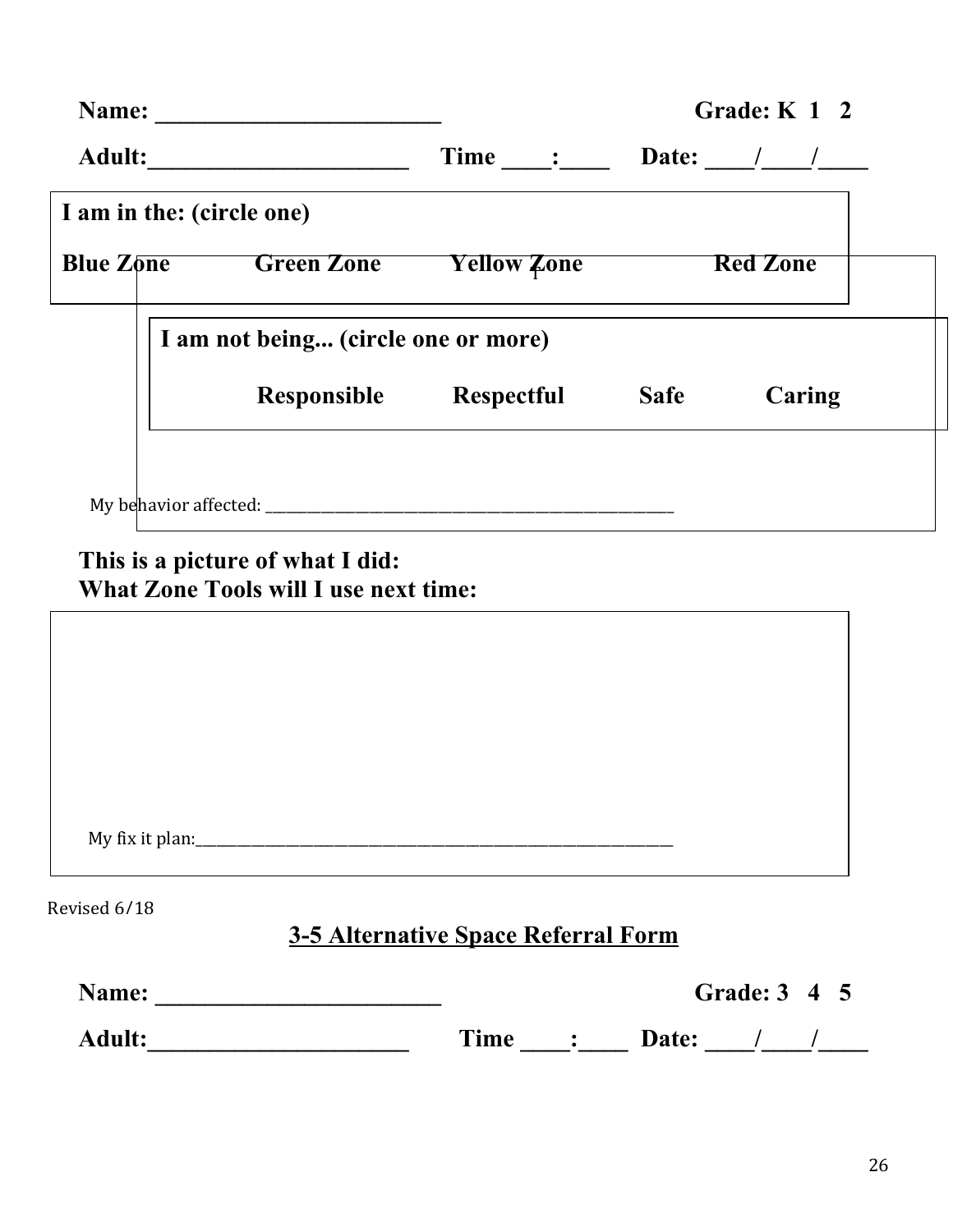| I am in the: (circle one) |                                     |                    |        |                 |
|---------------------------|-------------------------------------|--------------------|--------|-----------------|
| <b>Blue Zone</b>          | <b>Green Zone</b>                   | <b>Yellow Zone</b> |        | <b>Red Zone</b> |
|                           | I am not being (circle one or more) |                    |        |                 |
| <b>Responsible</b>        | <b>Respectful</b>                   | <b>Safe</b>        | Caring |                 |

**\_\_\_\_\_\_\_\_\_\_\_\_\_\_\_\_\_\_\_\_\_\_\_\_\_\_\_\_\_\_\_\_\_\_\_\_\_\_\_\_\_\_\_\_\_\_\_\_\_\_\_\_\_\_\_\_\_\_\_\_\_\_\_**

**\_\_\_\_\_\_\_\_\_\_\_\_\_\_\_\_\_\_\_\_\_\_\_\_\_\_\_\_\_\_\_\_\_\_\_\_\_\_\_\_\_\_\_\_\_\_\_\_\_\_\_\_\_\_\_\_\_\_\_\_\_\_\_ \_\_\_\_\_\_\_\_\_\_\_\_\_\_\_\_\_\_\_\_\_\_\_\_\_\_\_\_\_\_\_\_\_\_\_\_\_\_\_\_\_\_\_\_\_\_\_\_\_\_\_\_\_\_\_\_\_\_\_\_\_\_\_**

**\_\_\_\_\_\_\_\_\_\_\_\_\_\_\_\_\_\_\_\_\_\_\_\_\_\_\_\_\_\_\_\_\_\_\_\_\_\_\_\_\_\_\_\_\_\_\_\_\_\_\_\_\_\_\_\_\_\_\_\_\_\_\_**

**\_\_\_\_\_\_\_\_\_\_\_\_\_\_\_\_\_\_\_\_\_\_\_\_\_\_\_\_\_\_\_\_\_\_\_\_\_\_\_\_\_\_\_\_\_\_\_\_\_\_\_\_\_\_\_\_\_\_\_\_\_\_\_ \_\_\_\_\_\_\_\_\_\_\_\_\_\_\_\_\_\_\_\_\_\_\_\_\_\_\_\_\_\_\_\_\_\_\_\_\_\_\_\_\_\_\_\_\_\_\_\_\_\_\_\_\_\_\_\_\_\_\_\_\_\_\_**

**I was sent to an alternative space because:**

What Zone tools will I use next time:

## **BFA PBIS SWIS Referral Form**

| Name:                 | Location:                           |
|-----------------------|-------------------------------------|
| Revised 6/18          |                                     |
| Date:                 | Playground Library                  |
| Time: _____:_____     | <b>Bathroom</b><br><b>Cafeteria</b> |
| K 1 2 3 4 5<br>Grade: | Arrival/Dismissal<br><b>Hallway</b> |